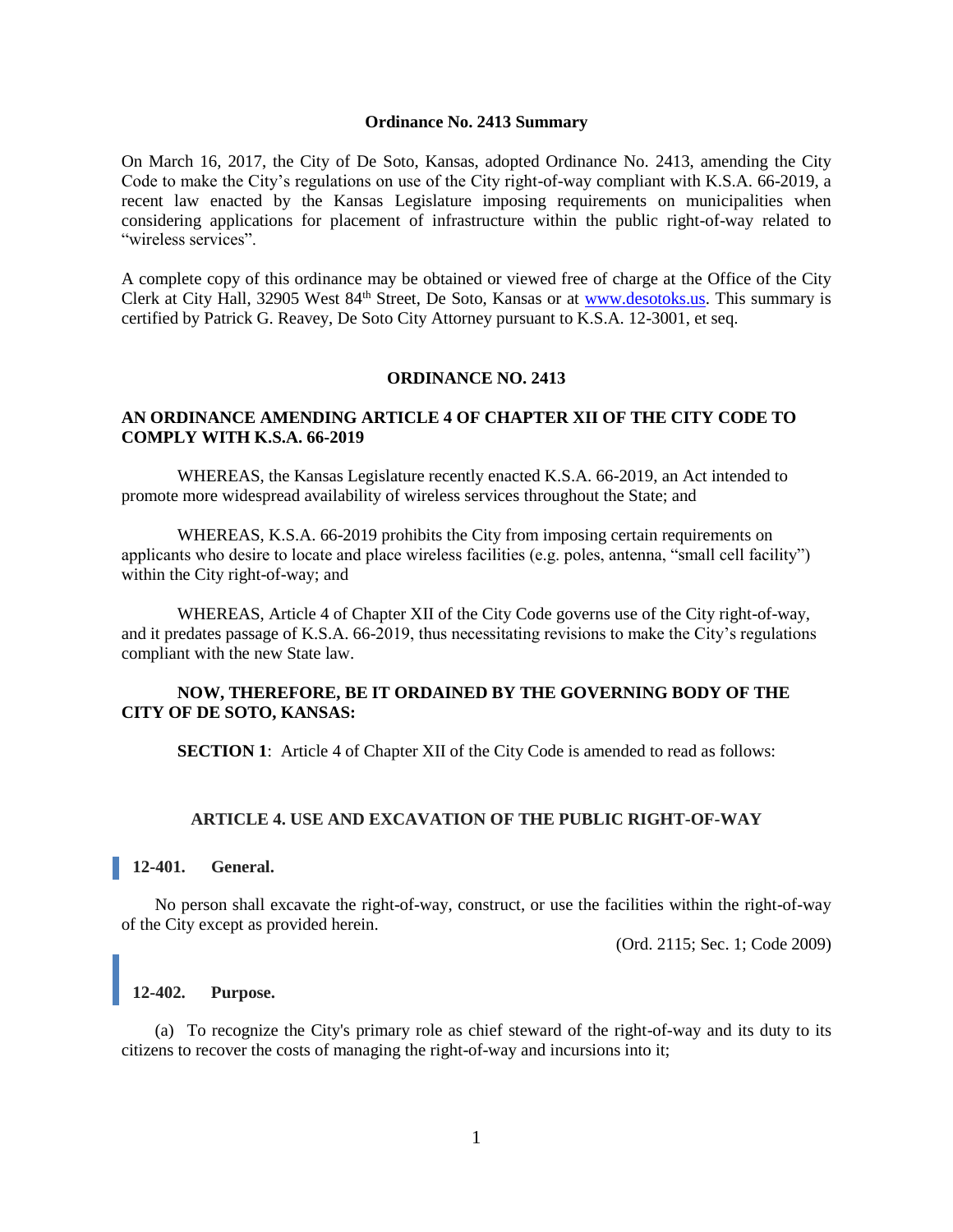(b) To clarify and regulate conditions of occupancy and construction for those ROW-users occupying space within the City's right-of-way given the anticipated increased use of the right-of-way by various ROW-users throughout the country;

(c) To recognize the necessity for sound management practices in light of the increased use of the right-of-way and the fact that the right-of-way is a limited resource;

(d) To treat each ROW-user equitably and in a competitively neutral and nondiscriminatory manner with considerations that may be unique to the technologies and situation of each particular ROW-user;

(e) To minimize disruption, visual impact or inconvenience to the public, and to preserve the public health, safety and welfare; and

(f) To comply with state and federal legislation.

(Ord. 2115; Sec. 1; Code 2009)

#### **12-403. Definitions.**

(a) For purposes of this Ordinance, the following words and phrases shall have the meaning given herein:

- (1) Abandoned Facilities means those facilities owned by the ROW-user that are not in use and will not be utilized by the ROW-user in the future.
- (2) Affiliate means any person controlling, controlled by or under the common control of a "service provider".
- (3) Applicant means any person requesting permission to occupy, lease or operate facilities using the right-of-way, or to excavate the right-of-way.
- (4) Area of Influence means that area around a street excavation where the pavement and sub-grade is impacted by the excavation and is subject to more rapid deterioration.
- (5) City means the City of De Soto, Kansas, a municipal corporation and any duly authorized representative.
- (6) Construct means and includes construct, install, erect, build, affix or otherwise place any fixed structure or object, in, on, under, through or above the right-of-way.
- (7) Day means calendar day unless otherwise specified.
- (8) Distributed Antennae System (DAS) comes within the definition of "Facility" (defined herein) and is a wireless network that distributes radio frequency signals and which consists of: (a) remote communications or antenna nodes deployed throughout a desired coverage area, each including at least one antenna for transmission and reception; (b) a high capacity signal transport medium that is connected to a central communications hub site; and (c) radio transceivers located at the hub's site to process or control the communications signals transmitted and received through the antennas to provide wireless or mobile services within a geographic area or structure.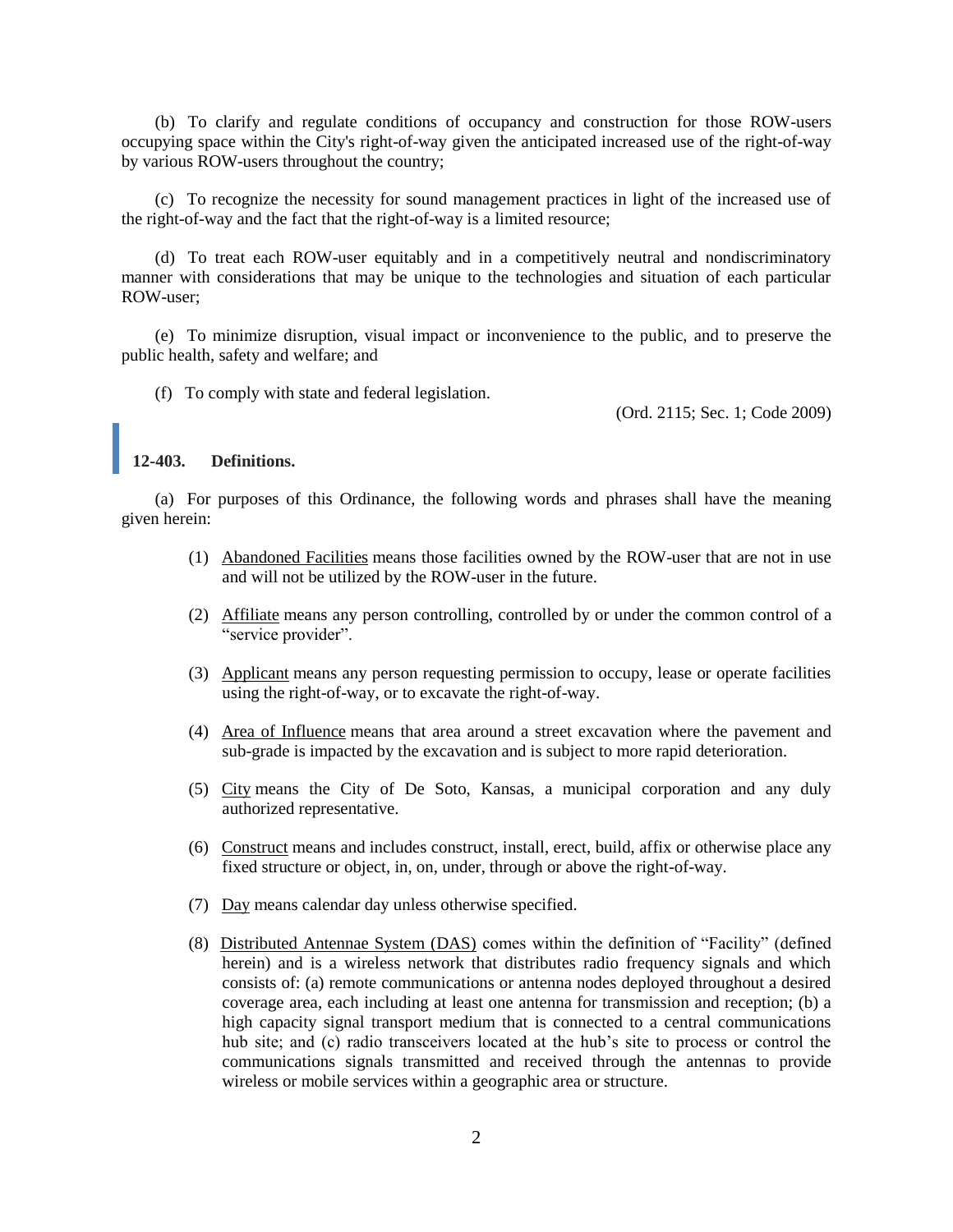- (9) Emergency means a condition that (a) poses a clear and immediate danger to life or health, or of a significant loss of property; or (b) requires immediate repair or replacement in order to restore service to a user.
- (10) Excavate means and includes any cutting, digging, excavating, tunneling, boring, grading or other alteration of the surface or subsurface material or earth in the right-ofway.
- (11) Excavation Fee means the fee charged by the City for each street or pavement cut which is intended to recover the costs associated with construction and repair activities of the ROW-user and its contractors and/or subcontractors.
- (12) FCC means Federal Communications Commission.
- (13) Facility means lines, pipes, irrigation systems, wires, cables, conduit facilities, ducts, poles, towers, vaults, pedestals, boxes, appliances, antennae, transmitters, gates, meters, appurtenances, wireless communications facilities, or other equipment.
- (14) Governing Body means the Mayor and the City Council of the City of De Soto, Kansas.
- (15) Governmental Entity means any county, township, city, town, village, school district, library district, road district, drainage or levee district, sewer district, water district, fire district or other municipal corporation, quasi-municipal corporation or political subdivision of the State of Kansas or of any other state of the United States and any agency or instrumentality of the State of Kansas or of any other state of the United States or of the United States.
- (16) KCC means the Kansas Corporation Commission.
- (17) Parkway means the area between a property line and the street curb. Sometimes called boulevard, tree-shelf or snow-shelf.
- (18) Pavement means and includes Portland cement concrete pavement, asphalt concrete pavement, asphalt treated road surfaces and any aggregate base material.
- (19) Permit and Inspection Fee means the fee charged by the City to recover its cost incurred for right-of-way management, including, but not limited to, costs associated with registering applicants; issuing, processing, and verifying right-of-way permit applications; inspecting job sites and restoration of improvements; determining the adequacy of right-of-way restoration; revoking right-of-way permits; and other costs the City may incur in managing the provisions of this Ordinance.
- (20) Permittee means any person to whom a right-of-way permit is issued to excavate a rightof-way.
- (21) Person means any natural or corporate person, business association or business entity including, but not limited to, a partnership, a sole proprietorship, a political subdivision, a public or private agency of any kind, a utility, a successor or assign of any of the foregoing, or any other legal entity.
- (22) Public Improvement means any project undertaken by the City for the construction, reconstruction, maintenance, or repair of any public infrastructure, and including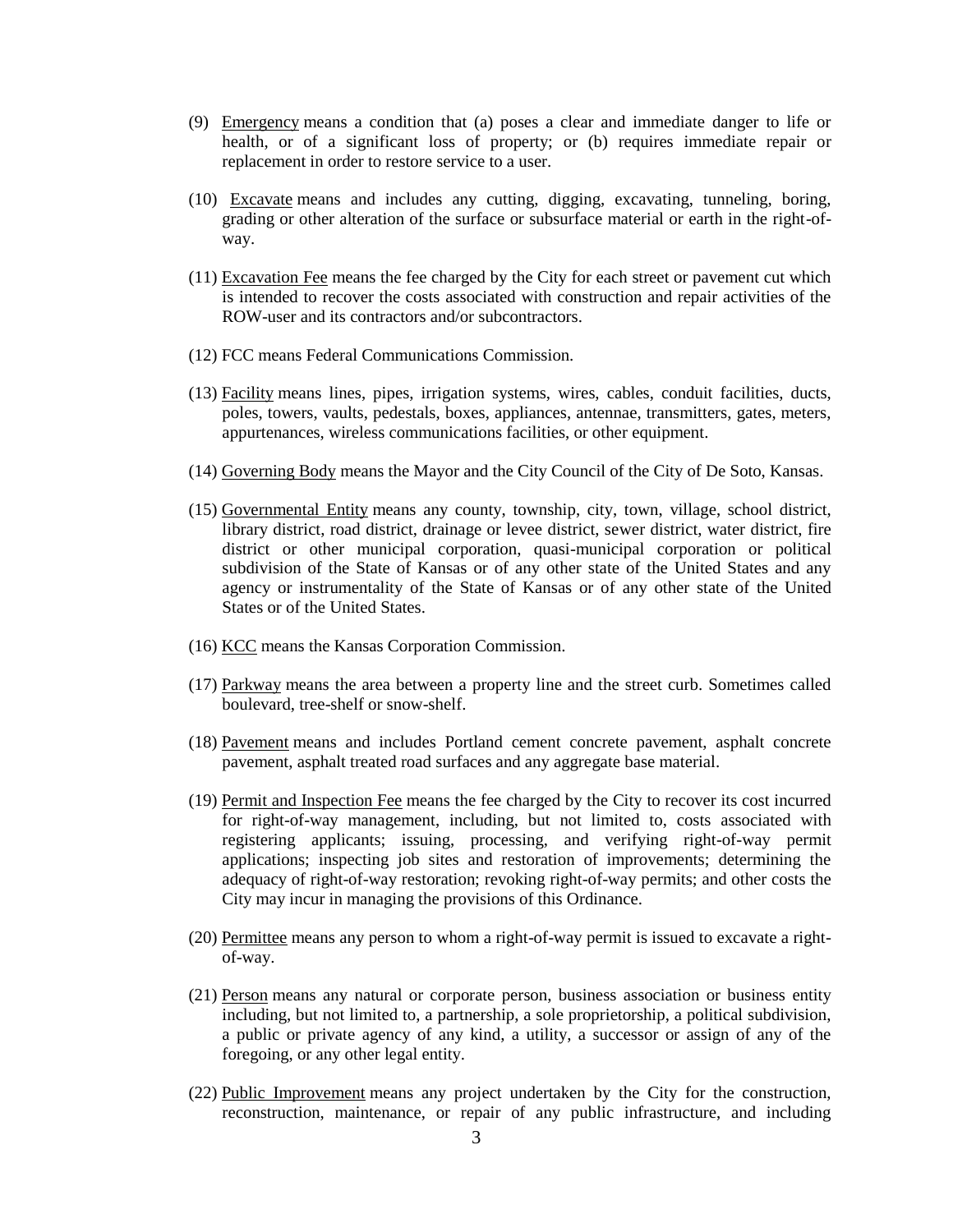without limitation, streets, alleys, bridges, bikeways, parkways, sidewalks, sewers, drainage facilities, traffic control devices, street lights, public facilities, public buildings or public lands.

- (23) Public Lands means any real property owned or leased by the City that is not right-ofway.
- (24) Registration means the application process of a service provider, the approval of the application by the City, and the authorization of the service provider to use any portion of the right-of-way within the City to provide service both within and beyond the City limits.
- (25) Repair means the temporary construction work necessary to make the right-of-way useable.
- (26) Repair and Restoration Costs means those costs associated with repairing and restoring the public right-of-way because of damage caused by the ROW-user and its contractors and/or subcontractors in the right-of- way.
- (27) Restoration means the process by which an excavated right-of-way and surrounding area, including pavement and foundation, is returned to the same condition, or better, that existed before the commencement of the work.
- (28) Right-of-way means the area on, below or above streets, alleys, bridges, and parkways, in which the city has a dedicated or acquired right-of-way interest in the real property.
- (29) Right-of-Way Official means the City Building Inspector or the City Engineer of the City of De Soto, Kansas, or their authorized representatives.
- (30) Right-of-way Permit means the authorization for the construction, excavation, installation, repair or maintenance of any type of facility within the right-of-way.
- (31) Routine Service Operation means a work activity that makes no material change to the facilities and does not disrupt traffic.
- (32) ROW-user means a person, its successors and assigns, that uses the right-of-way for purposes of work, excavation, provision of services, or to install, construct, maintain, repair facilities thereon, including, but not limited to, landowners and service providers. A ROW-user shall not include ordinary vehicular or pedestrian traffic or any governmental entity that has entered into an agreement pursuant to K.S.A. 12-2901 et seq. with the City regarding the use and occupancy of the City's right-of-way.
- (33) Service means a commodity provided to a person by means of a delivery system that is comprised of facilities located or to be located in the right-of-way, including, but not limited to, gas, telephone, cable television, Internet services, Open Video Systems, alarm systems, steam, electric, water, telegraph, data transmission, petroleum pipelines, or sanitary sewerage.
- (34) Service Provider means any person owning, possessing or having an interest in facilities in the right-of-way that are used for the provisions of a service for or without a fee; provided, that this definition shall also include persons owning, possessing or having an interest in facilities in the right-of-way that are used by, may be used by or are intended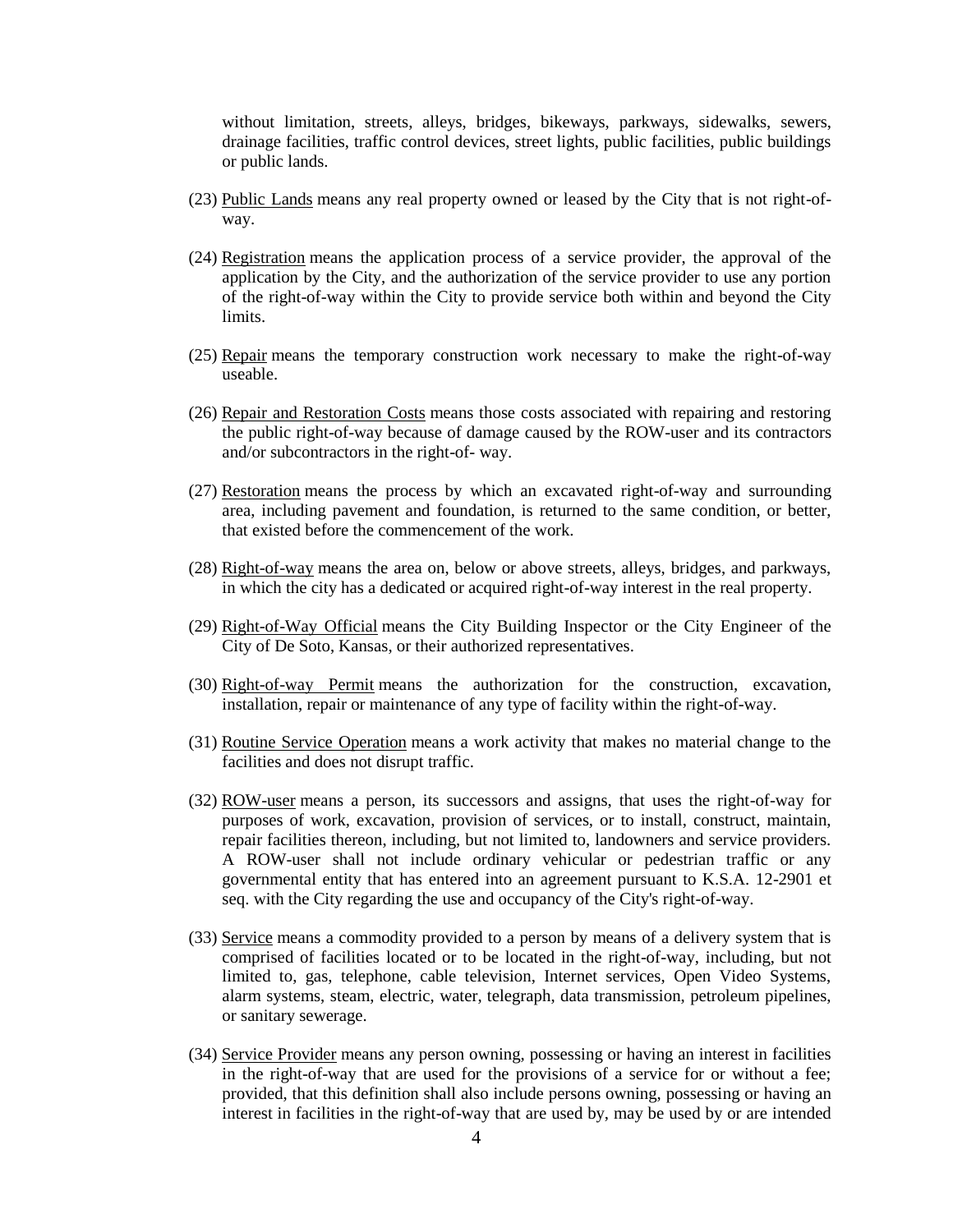for use by another person, in whole or in part, to provide a service for or without a fee, regardless of whether the actual facility owner provides any service as defined herein.

- (35) Small Cell Facility comes within the definition of "Facility" (defined herein) and is defined as a wireless facility which meets both of the following qualifications: (a) each antenna is located inside an enclosure of no more than six (6) cubic feet in volume, or in the case of an antenna that has exposed elements, the antenna and all of the antenna's exposed elements could fit within an imaginary enclosure of no more than six (6) cubic feet; and (b) primary equipment enclosures that are no larger than 17 cubic feet in volume.
- (36) Street means the pavement and sub-grade of a City residential, collector or arterial roadway.

(Ord. 2115; Sec. 1; Code 2009)

## **12-404. Policy.**

(a) It is the policy of the City to authorize any ROW-user to utilize the right-of-way in a competitively neutral, non-discriminatory manner that maximizes the efficient use of and conserves the right-of-way and minimizes the burden on the right-of-way, physically and aesthetically. Any use of the right-of-way by a ROW-user shall be subject to the terms and conditions hereof, in addition to other applicable federal, state or local requirements.

(b) The right granted to the ROW-user to use the right-of-way is limited to the use that the ROW-user has filed with the City in accordance with this Ordinance. These rights are for the exclusive use of the ROW-user except where otherwise provided herein, or when authorized by the City.

(c) This Ordinance also is designed to regulate occupancy and excavations in the right-of-way by providing, among other things, for the issuance of permits which grant the authority to utilize and occupy the right-of-way within the City.

(d) All ROW-users shall be subject to all rules, regulations, policies, resolutions, and ordinances now or hereafter adopted or promulgated by the City in the reasonable exercise of its police power and are subject to all applicable laws, orders, rules and regulations adopted by governmental entities now or hereafter having jurisdiction. In addition, the ROW-users shall be subject to all technical specifications, design criteria, policies, resolutions and ordinances now or hereafter adopted or promulgated by the City in the reasonable exercise of its police power relating to permits and fees, sidewalk and pavement cuts, utility location, construction coordination, surface restoration, and other requirements on the use of the right-of-way.

(Ord. 2115; Sec. 1; Code 2009)

### **12-405. Administration.**

(a) The City Building Inspector and the City Engineer are the principal city officials for administration of right-of-way permits for work and excavations made in the right-of-way. The City Building Inspector and City Engineer may delegate any or all of the duties hereunder.

(b) The City Building Inspector is the principal City Official responsible for administration of the registering of a service provider. The City Building Inspector may delegate any or all of the duties hereunder.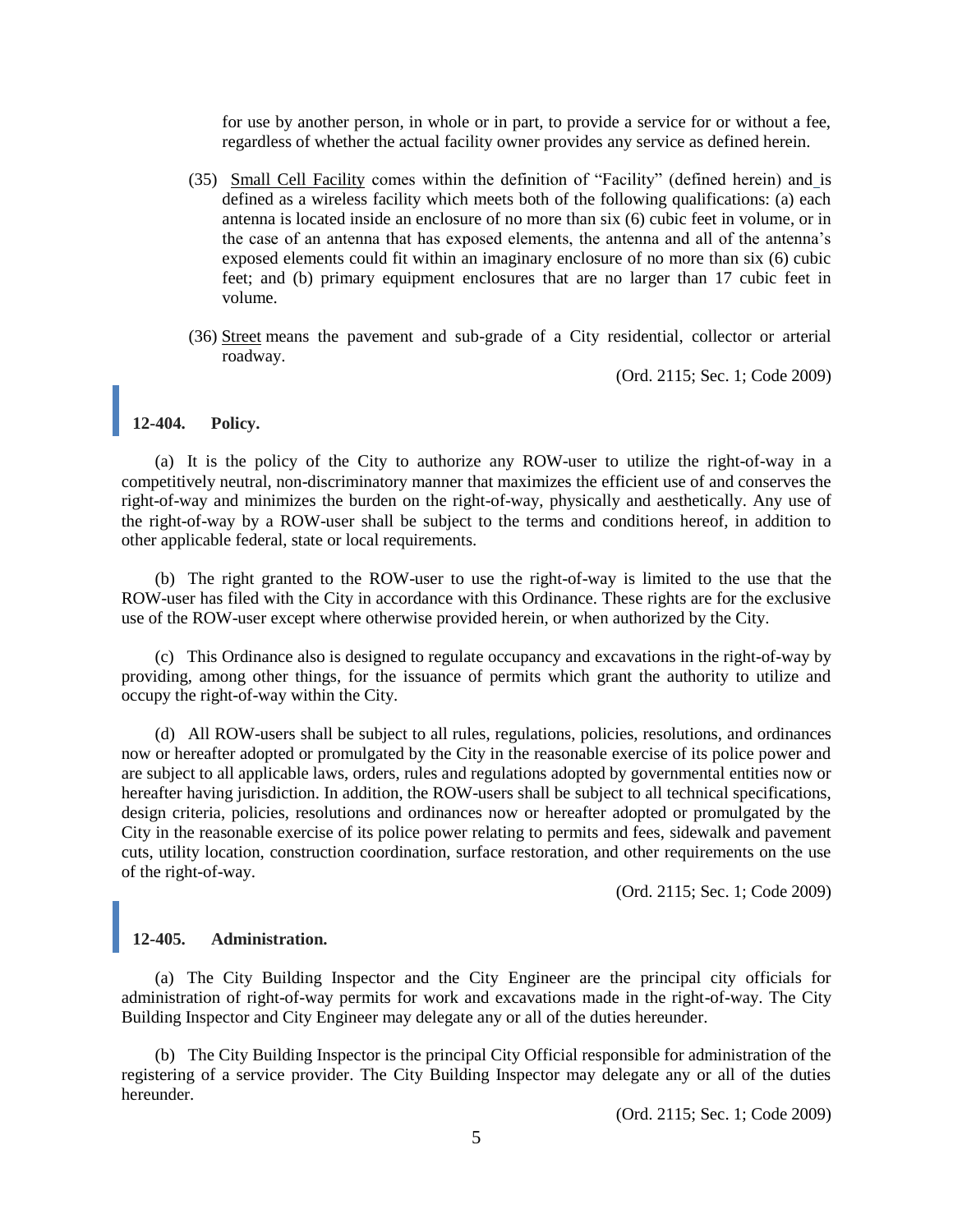## **12-406. Requirements of service provider.**

(a) Any existing service provider must register within thirty (30) days of the effective date of this Ordinance.

(b) Any person, who is not an existing service provider prior to the effective date of this Ordinance and who wishes to become a service provider, must first register with the City.

(c) The service provider shall report any changes in its registration information within thirty (30) days.

(d) No service provider shall be authorized to utilize the right-of-way in any capacity or manner without registering and obtaining the necessary right-of-way permit from the City.

(e) The information required for registration includes the following:

- (1) Identity and legal status of service provider, including related affiliates.
- (2) Name, address, telephone number, fax number and email address of officer, agent or employee responsible for the accuracy of the registration statement.
- (3) Name, address, telephone number, fax number and email address of the local representative of the service provider who shall be available at all times to act on behalf of the service provider in the event of an emergency.
- (4) Proof of any necessary City permit, license, certification, grant, registration, franchise agreement or any other required authorization.
- (5) Description of the service provider's intended use of the right-of-way. Additionally, the following information shall be provided when requested by the Right-of-Way Official:
	- (A) Proof of any necessary permit, license, certification, grant, registration, franchise agreement or any other authorization required by any appropriate governmental entity, including, but not limited to, the FCC or the KCC.
	- (B) Information sufficient to determine whether the service provider is subject to franchising by Kansas law.
	- (C) Information sufficient to determine whether the service provider has applied for and received any certificate of authority required by the KCC.
	- (D) Information sufficient to determine that the service provider has applied for and received any permit or other approvals required by the FCC.
	- (E) Such other information as may be reasonably required by the City to complete the registration statement.

(f) Each service provider shall designate a local person familiar with the facilities who will act as a local agent for the service provider and will be responsible for satisfying information requirements of this Ordinance. The service provider shall present to the City the agent's name, address, telephone number, fax number and email address. The agent shall be the person to whom relocation notices and other such notices shall be sent, and with whom rests the responsibility to facilitate all necessary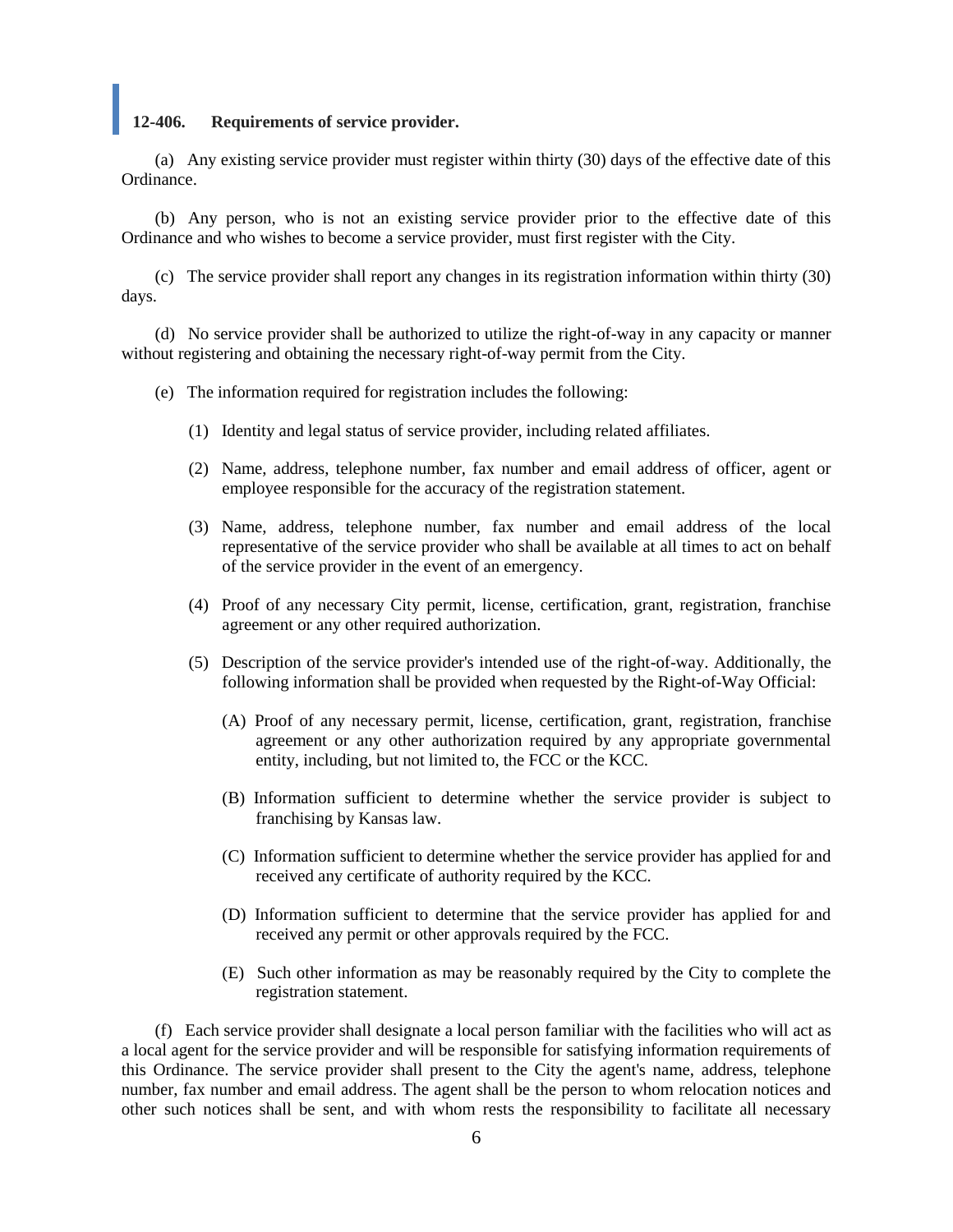communications. The service provider shall be responsible for all costs incurred by the City due to the failure to provide such information to the City.

(g) Prior to installation, construction, reconstruction, repair, maintenance, or relocation of facilities owned by the service provider in the right-of-way, the service provider shall first obtain the necessary right-of-way permit as provided hereafter.

(h) Prior to providing service to the City and its residents, the service provider shall first obtain the necessary franchise agreement, if any, from the City.

(i) The service provider shall participate in any joint planning, construction and advance notification of right-of-way work, including coordination and consolidation of street cut work as directed by the Right-of-Way Official. In addition, the service provider shall cooperate with other service providers and the City for the best, most efficient, most aesthetic and least obtrusive use of the right-of-way, consistent with safety, and to minimize traffic and other disruptions, including street cuts.

(j) The service provider shall furnish maps showing the location of facilities of the service provider within the City as provided hereafter.

(k) The City shall not exercise its authority under this provision to in any way deter competition or discriminate against any service provider.

(Ord. 2115; Sec. 1; Code 2009)

# **12-407. Mapping requirements of service provider.**

(a) The service provider shall keep and maintain accurate records and as-built drawings depicting accurate location of all its facilities constructed, reconstructed or relocated in the right-of-way.

(b) Within ten (10) days of a request by the City, the service provider will provide to the City information concerning such facilities as may be reasonably requested.

(c) When available to the service provider, such information will be submitted electronically in an AutoCAD format to the extent compatible with the City's Geographical Information Systems (GIS) and Johnson County Automated Integrated Mapping Systems (AIMS) provided, however, that nothing herein shall be construed to require the service provider to acquire or modify any electronic mapping system.

(d) Underground facilities shall be differentiated from overhead facilities.

(e) Such mapping and identification shall be at the sole expense of the service provider.

(Ord. 2115; Sec. 1; Code 2009)

# **12-408. Service provider's right to sell, transfer, lease, assign, sublet or dispose.**

Except as provided hereafter, the service provider shall not sell, transfer, lease, assign, sublet or dispose of its facilities, or any portion thereof, that are located in City right-of-way, or any right, title or interest in the same, or transfer any rights granted by the City to any person either by forced or involuntary sale, or by ordinary sale, consolidation or otherwise, without notice to the City. This provision shall not apply to the sale of property or equipment in the normal course of business or to the sale or lease of facilities to reseller service providers. No notice to the City shall be required for a transfer in trust, mortgage, or other similar instrument, in whole or in part, to secure an indebtedness,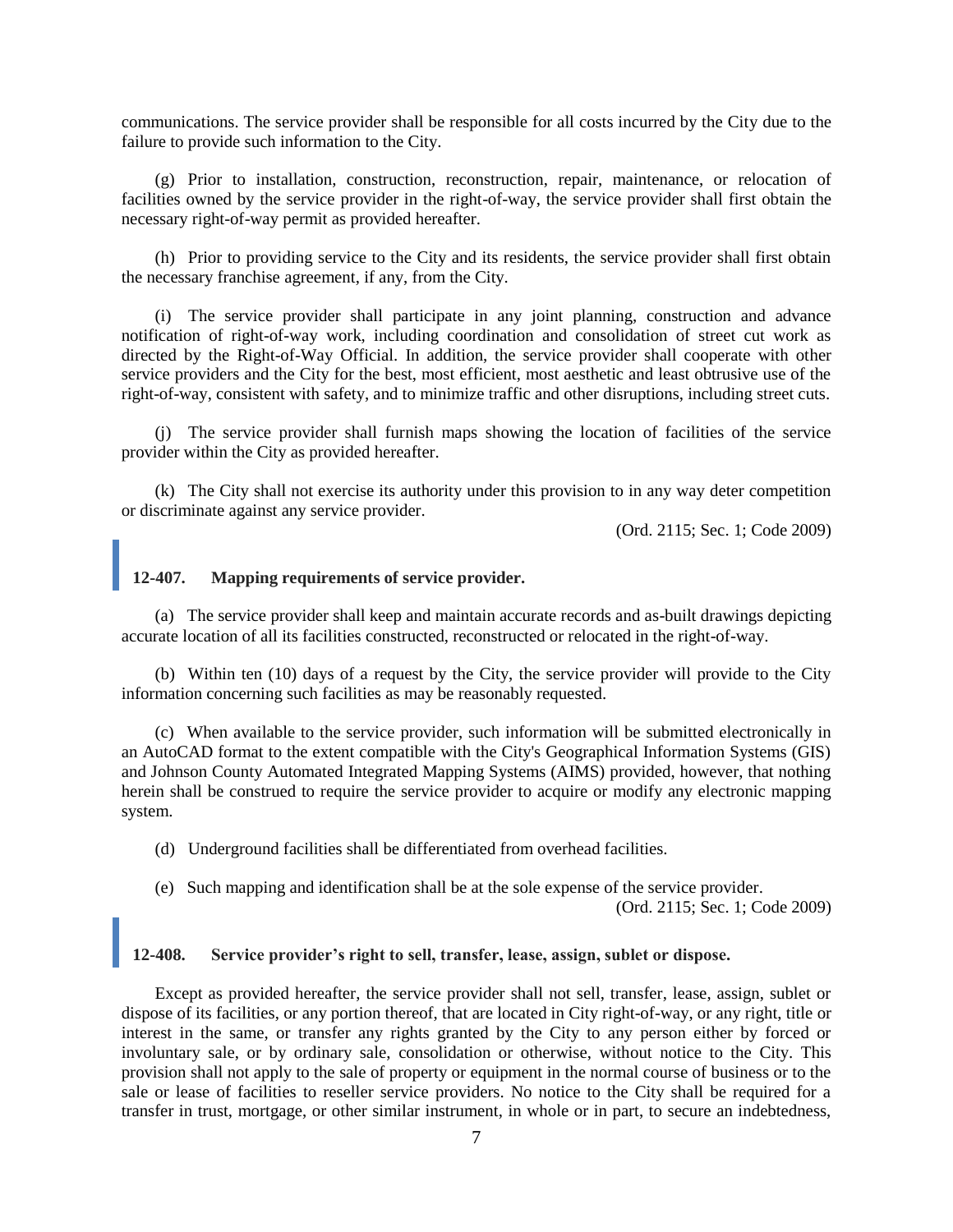or for a pro forma transfer to a corporation, partnership, or other entity controlling, controlled by or under common control with the service provider.

(Ord. 2115; Sec. 1; Code 2009)

#### **12-409. Reserved.**

# **12-410. Use of the right-of-way.**

(a) The ROW-user's use of the right-of-way shall in all matters be subordinate to the City's use or occupation of the right-of-way. The City may reserve sufficient space within the right-of-way for future public improvements. Without limitation of its rights, the City expressly reserves the right to exercise its governmental powers now and hereafter vested in or granted to the City.

(b) The ROW-user shall coordinate the placement of facilities in a manner that does not interfere with any Public Improvement and does not compromise the public health, safety or welfare, as reasonably determined by the City. Where placement is not regulated, the facilities shall be placed with adequate clearance from such public improvements and consistent with standards promulgated by the Kansas City Chapter of the American Public Works Association (KCAPWA) so as not to impact or be impacted by such public improvements as determined by the Right-of-Way Official.

(c) The ROW-user shall consider any request made by the City concerning placement of facilities in private easements in order to limit or eliminate future street improvement relocation expenses.

(d) All facilities shall be located and laid so as not to disrupt or interfere with any pipes, drains, sewers, irrigation systems, or other structures or public improvements already installed. In addition, the ROW-user shall, in doing work in connection with its facilities, avoid, so far as may be practicable, disrupting or interfering with the lawful use of the right-of-way or other public lands of the City.

(e) All facilities of the ROW-user shall be placed so that they do not interfere with the use of right-of-way and public lands. The City, through its Right-of-Way Official, shall have the right to consult and review the location, design and nature of the facility prior to its being installed.

(f) All newly constructed facilities shall be located underground, unless: (1) the facilities lose their functionality by being placed underground; or (2) such requirement is waived by the Planning Commission as part of a development plan. The ROW-user shall comply with all requirements of the City relating to underground facilities. The governing body may grant a special exception to this underground requirement on a temporary or permanent basis on such terms as the governing body may deem appropriate in cases of emergency, safety concerns, unusual circumstances, or some other good cause. In addition, in cases where temporary electrical power or communication service is reasonably required for emergencies or for building construction purposes, the Mayor or Governing Body may grant special permission for the temporary construction and use of poles, wires and other above-ground facilities for a period not to exceed one hundred and twenty (120) days; provided, in the event that resolving said emergency or completing said construction cannot be concluded within said time period because of a shortage of material, a natural disaster, strikes, or other circumstances beyond the control of the parties, or by unusual hardships, then the time may be extended to an additional temporary period or periods necessary to allow completion of such construction. When above-ground facilities are allowed pursuant to this section, said facilities shall be located only as directed by the City, located in a manner that does not compromise the public health, safety or welfare, and shall comply with any applicable requirements or standards of KCAPWA. Facilities shall not exceed a height of 65 feet, unless the facility loses its functionality because of such height limitation, or placement of additional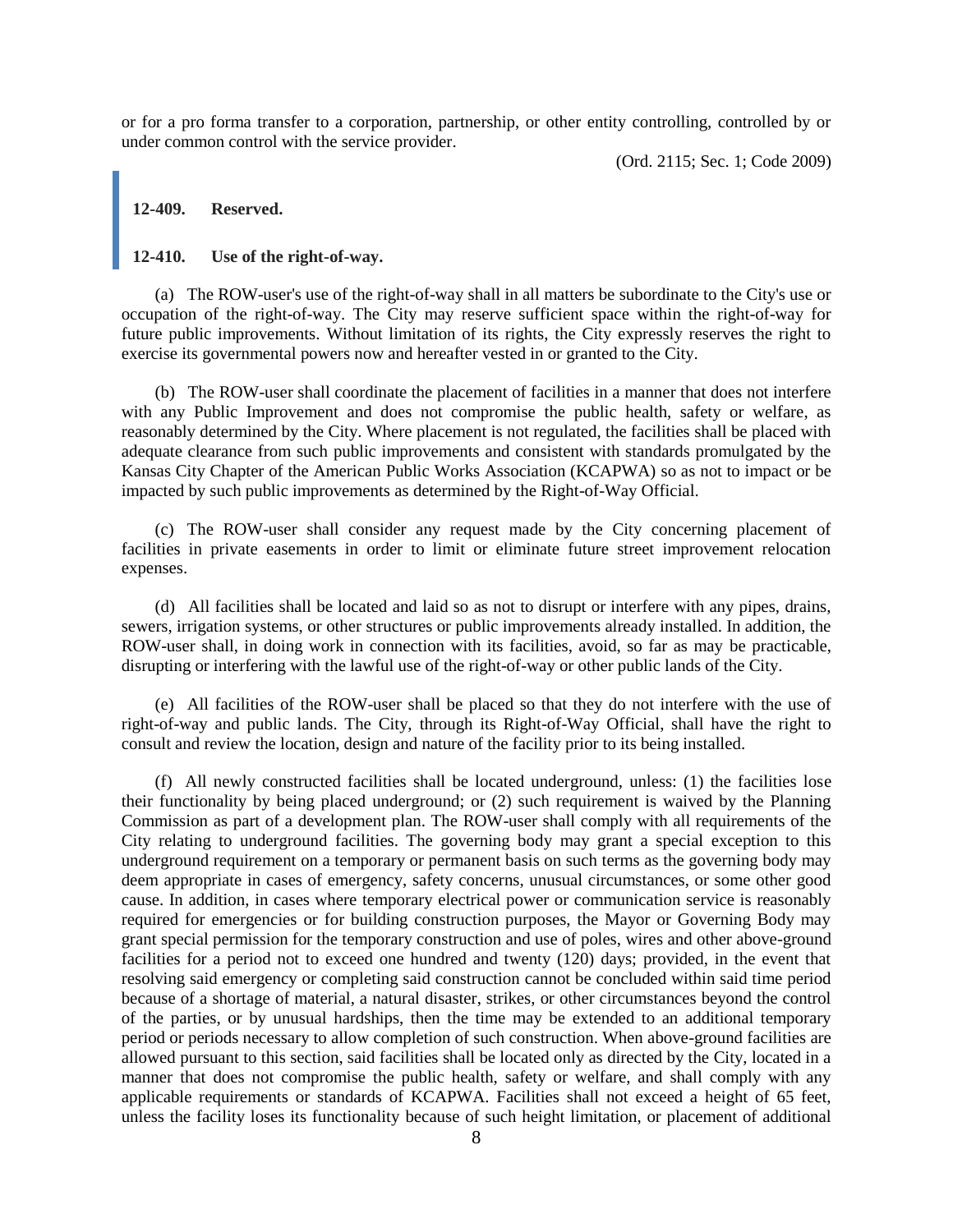facilities in the right-of-way is directly attributable to the height limitation. In the event of a loss of functionality or direct evidence that additional facilities are necessary to be placed in the right-of-way because of the height limitation, the governing body may exercise its discretion in granting an exception to the height limitation but only after the governing body concludes: (1) There are compelling reasons for granting the exception; and (2) All property owners within 200 feet of the proposed location of the facility have been sent a written notice from the applicant informing them of the application for exception, and when the application will be considered by the governing body, said notice to be sent at least 20 days in advance of the governing body first considering the application for exception as a meeting Agenda item.

(g) The ROW-user shall not interfere with the facilities of the other ROW-users without their permission. If and when the City requires or negotiates to have a service provider cease using its existing poles and to relocate its facilities underground, all other service providers using the same poles shall also relocate their facilities underground at the same time, except transmission equipment, as defined in 47 CFR 1.40001. Provided, any such relocations shall be subject to the appeal process contained in Section 12-428.

(h) The Right-of-Way Official may assign specific corridors within the right-of-way, or any particular segment thereof as may be necessary, for each type of facility that is currently, or pursuant to current technology the Right-of-Way Official expects will someday be, located within the right-ofway. All right-of-way permits issued by Right-of-Way Official shall indicate the proper corridor for the ROW-user's facilities. Any ROW-user whose facilities are currently in the right-of- way in a position at a variance with the designated corridors shall, no later than at the time of next reconstruction or excavation of the area where its facilities are located, move the facilities to its assigned position within the right-of-way, unless this requirement is waived by the Right-of-Way Official for good cause shown, upon consideration of such factors as the remaining economic life of the facilities, public health, safety, or welfare, user service needs and hardship to the ROW-user.

(i) If, in the preparation and planning of a right-of-way project, the Right-of-Way Official deems it appropriate for a conduit to be constructed along, across or under the right-of-way, the Right-of-Way Official shall contact all appropriate ROW-users for their input on the planning and design of such conduit. If a ROW-user desires to construct, maintain or operate facilities along such right-of-way, the Right-of-Way Official may require the ROW-user to use such conduit, and to contribute to the expense of such conduit, provided, however, the ROW-user's use of the conduit is reasonable and appropriate under the circumstances.

(j) All earth, sod, landscape features, materials, sidewalks, paving, crossings, utilities, other public improvements or improvements of any kind damaged or removed by the ROW-user shall be fully repaired or replaced promptly by the ROW-user at its sole expense and to the reasonable satisfaction of the City. Upon determination by the Right-of-Way Official that such repair or replacement is a public safety matter, all such repair or replacement shall be commenced within twenty-four (24) hours of notice from the City, or the Public Works Director may direct the City to make such repair or replacement and bill the ROW-user for the City cost. The Right-of-Way Official has the authority to inspect the repair or replacement of the damage, and if necessary, to require the ROW-user to do any necessary additional work.

(k) All technical standards governing construction, reconstruction, installation, operation, testing, use, maintenance, and dismantling of a ROW-user's facilities in the right-of-way shall be in accordance with applicable federal, state and local law and regulations, including those promulgated by KCAPWA and national trade associations commonly associated with the service provided by the ROW-user. It is understood that the standards established in this paragraph are minimum standards and the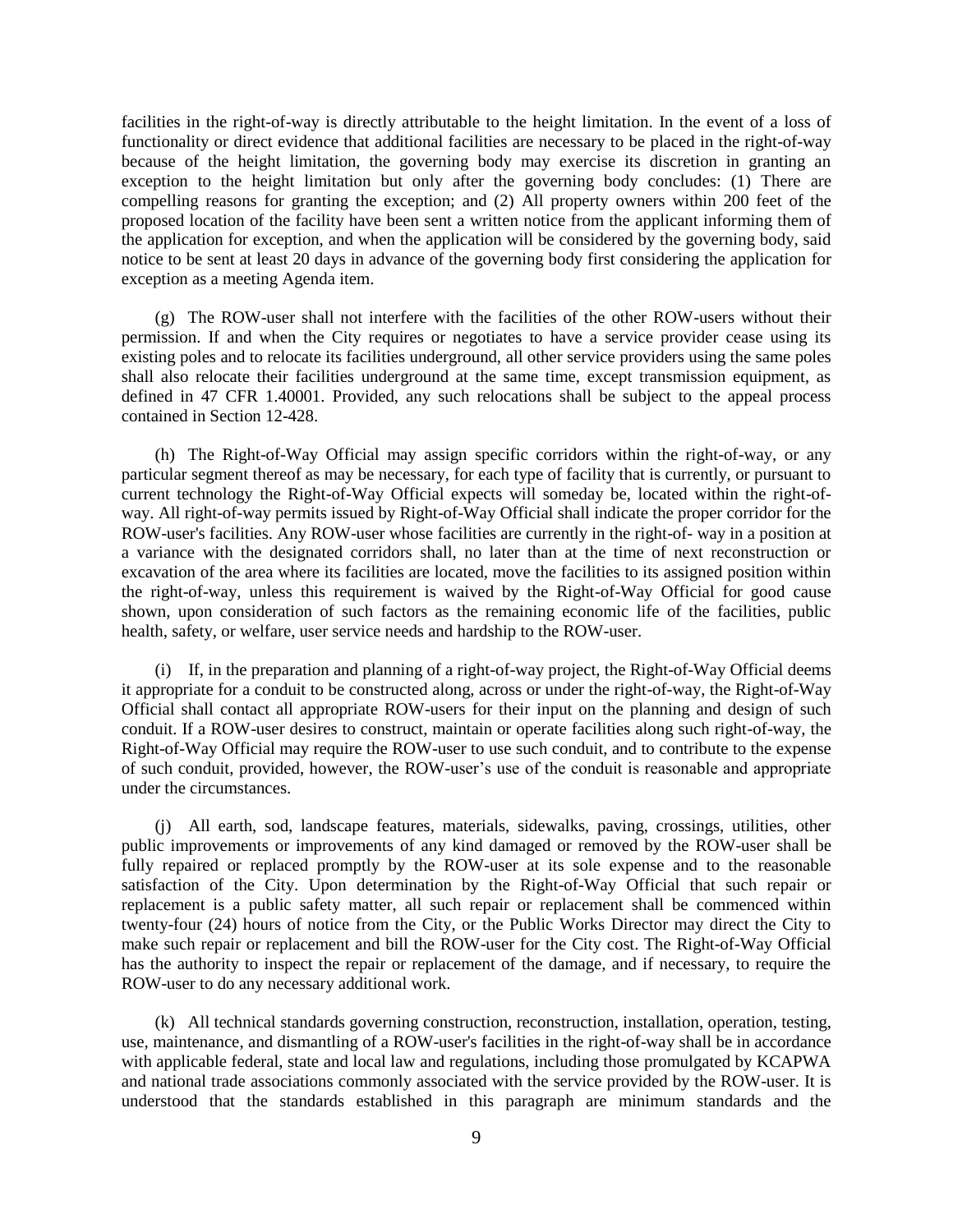requirements established or referenced in this Ordinance may be in addition to or stricter than such minimum standards. A ROW-user shall not construct or reconstruct any of its facilities located upon, over, under or within the City right-of-way without first having submitted in writing a description of its planned improvement to the Right-of-Way Official and having received a permit for such improvement. The Right-of-Way Official may require that any drawings, plans and/or specifications submitted be certified by a Kansas registered professional engineer stating that such drawings, plans and/or specifications comply with all applicable technical codes, rules and regulations, unless such plans are based directly on nationally recognized codes, which are appropriately cited, and attested to on the plans by the signature of an authorized official of the organization applying for the permit.

(l) Special permit rules and requirements for all DAS or Small Cell Facilities systems.

(1) Distributed Antennae Systems (DAS) or Small Cell Facilities on Utility Poles.

(a) All antennae associated with a DAS shall be completely enclosed to screen the antennae from view. Such enclosure shall be a maximum of 16 inches in width by 54 inches in height. The enclosure shall be mounted a maximum of 12 inches above the current height of the pole. The height that the enclosure is mounted above the pole shall not be included in the height of the enclosure.

- (b) Small cell facility antennae shall not exceed 7 cubic feet.
- (c) A maximum of one enclosure for antennae shall be permitted per pole.

(d) A maximum of two additional pieces of equipment shall be permitted to be mounted to the pole with the total area of such equipment not to exceed a total of 3.5 cubic feet, and shall not project from the pole more than 16 inches.

(e) No equipment other than the antennae, screening, or cables shall be attached to the pole.

(f) A maximum of 2 feet of wiring in total for each installation shall be permitted to be exposed. All other wiring shall be fully enclosed, or screened.

(g) All equipment mounted on the pole shall be mounted a minimum of 8 feet from grade to the bottom of the equipment.

(h) All exterior equipment, including exposed wiring, shall be of materials and color that are consistent with the pole so as to blend architecturally with the pole.

(i) All wiring not within or on the pole shall be placed underground per Section 12-410(f) of this Article.

(j) Unless an exception, provided for in Section 12-410(f) of this Article, is granted by the governing body, utility poles to replace existing utility poles so as to host DAS or small cell facilities shall not be greater than 5 feet taller than the original utility pole that is replaced.

(2) Distributed Antennae Systems (DAS) or Small Cell Facilities on City Owned Light Poles.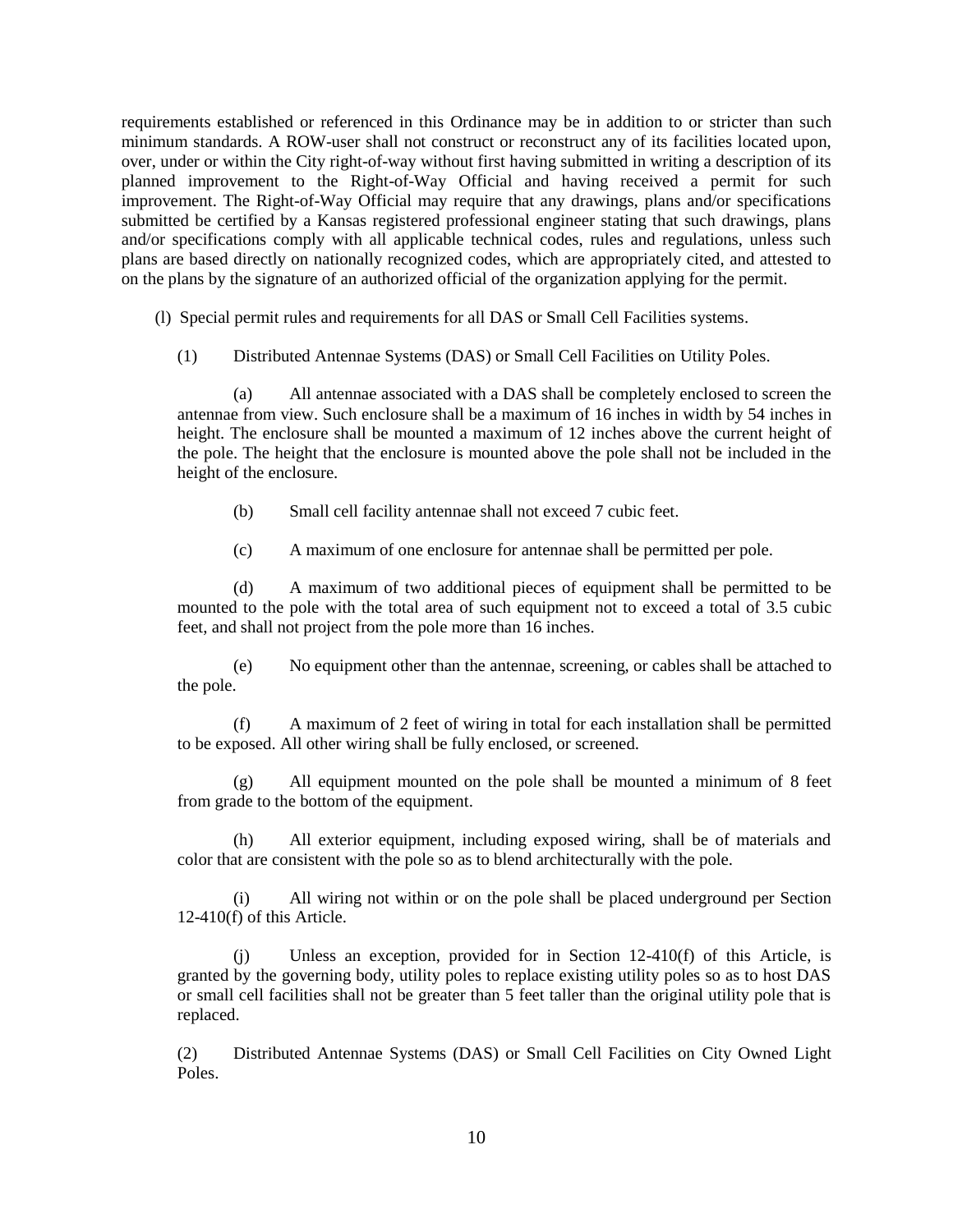(a) All requirements for placement on utility poles (set forth herein above as part of Section  $12-410(1)(1)$  shall apply.

(b) Must be a separate written agreement with the City of De Soto.

(c) City owned light poles shall not be considered tower or alternative tower structures for the purposes of this Article.

(c) Any decorative Light Poles owned by the City will not be considered for a proposed location.

(3) Application, Approval, and Timeline for DAS and Small Cell Facilities.

(a) An applicant may submit a single application for the granting of a permit for installation, construction, maintenance, or repair of a Small Cell Facility where the following conditions are met:

(1) Notification in writing to the Right-of-Way Official that the applicant plans to file a consolidated application; and

(2) The application contains no more than 25 small cell facilities of substantially similar design.

(3) The applicant must file a separate application for any facilities which are not substantially similar to those in the consolidated application.

(4) The City shall approve or deny any such consolidated application within 60 days of receiving a completed application.

(5) The City shall notify the applicant within 30 days if the application is incomplete. The notice shall identify those portions which are incomplete, and provide specific citations to instructions, code provisions, or other law which indicates the information is required. Upon such notice, any time period requirements will be tolled. If the applicant corrects the deficiencies identified by the City, the applicable time period limits will begin running again upon receipt by the City of the corrected application.

(4) DAS and small cell facilities systems shall be allowed, subject to approval of a DAS or Small Cell Facility Permit as required by this Article, within all zoning districts.

(l) The ROW-user shall cooperate promptly and fully with the City and take all reasonable measures necessary to provide accurate and complete on-site information regarding the nature and horizontal and vertical location of its facilities located within the right-of-way, both underground and overhead, when requested by the City or its authorized agent for a public improvement. Such location and identification shall be at the sole expense of the ROW-user without any expense to the City, its employees, agents, or authorized contractors.

(m) The City shall have the authority to prohibit the use or occupancy of a specific portion of the right-of-way by a ROW-user due to public health, safety or welfare considerations.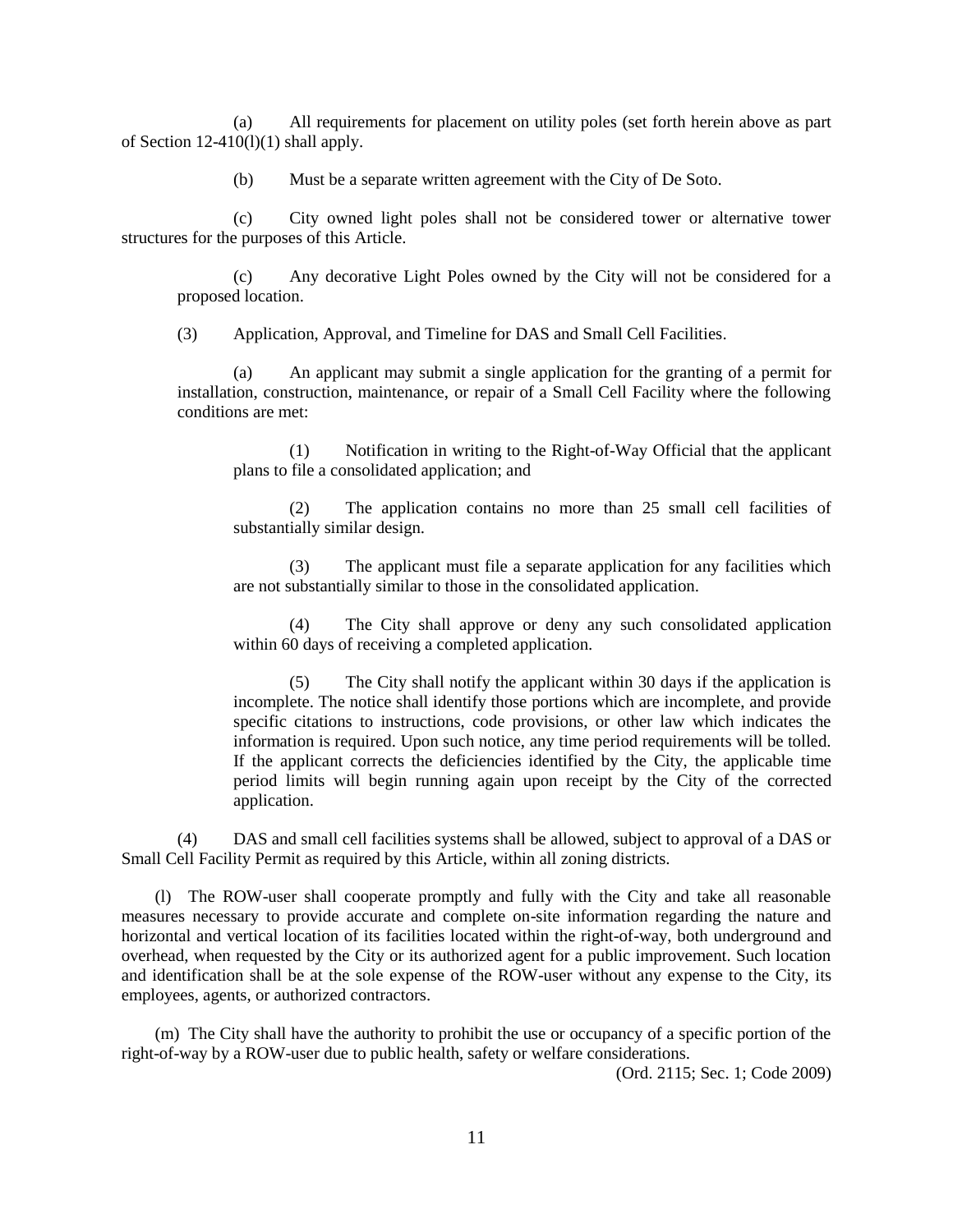## **12-411. Facility relocation.**

(a) The ROW-user shall promptly remove, relocate or adjust any facilities located in the right-ofway as directed by the City for a public improvement or when reasonably required by the City by reason of public health, safety or welfare. Such removal, relocation, or adjustment shall be performed by the ROW-user at the ROW-user's sole expense without expense to the City, its employees, agents, or authorized contractors and shall be specifically subject to rules, regulations and schedules of the City pertaining to such. The ROW-user shall proceed with relocations at due diligence upon notice by the City to begin relocation.

(b) The ROW-user shall promptly remove, relocate or adjust any facilities located in private easement, as directed by the City, for a public improvement, at City expense, by moving such facilities to areas within the expanded right-of-way or within remaining private easements or remaining portions of such easements not condemned by nor disclaimed to the City to avoid conflict with City construction and improvements. The ROW-user shall disclaim those parts of its easements which lie within the expanded right-of-way. Should the City, in the future, elect to require the ROW-user to again relocate its facilities to other areas within the expanded right-of-way, the cost of any such future relocation shall be borne by the City.

(c) As soon as working drawings are available for public improvements which will require the ROW-user to relocate its facilities, the City shall provide the ROW user with written notice of relocations and the anticipated bid letting date of said improvement. The ROW-user shall respond with any conflicts and a proposed construction schedule within thirty (30) days.

(d) Following notice by the City in the form of the delivery of final design plans for such public improvements, the ROW-user shall remove, and relocate its facilities in accordance with the mutually agreed upon schedule, provided the project is not delayed by adverse weather conditions and other factors beyond the control of the ROW-user. The ROW-user shall certify to the City, in writing, that its facilities have been relocated or adjusted to clear construction in accordance with project plans provided by the City.

(e) Any damages suffered by the City, its agents or its contractors to the extent caused by ROWuser's failure to timely relocate or adjust its facilities, or failure to properly relocate or adjust such facilities, shall be borne by the ROW-user.

(f) In the event the ROW-user is required to move its facilities in accordance with this section, any ordinary right-of-way permit fee shall be waived.

(g) It is the intent of this section for both the City and the ROW-user to cooperate with one another so that the need for facility relocation is minimized and, when required and feasible, relocations may be completed prior to receipt of bids by the City for a public improvement.

(Ord. 2115; Sec. 1; Code 2009)

(h) In the event that a ROW-user is required to move its Facilities for a private benefit, the ROWuser shall not bear the cost of the relocation or adjustment to the extent of such private benefit and the ROW-user shall not be obligated to commence the relocation or adjustment until receipt of funds for such relocation or adjustment.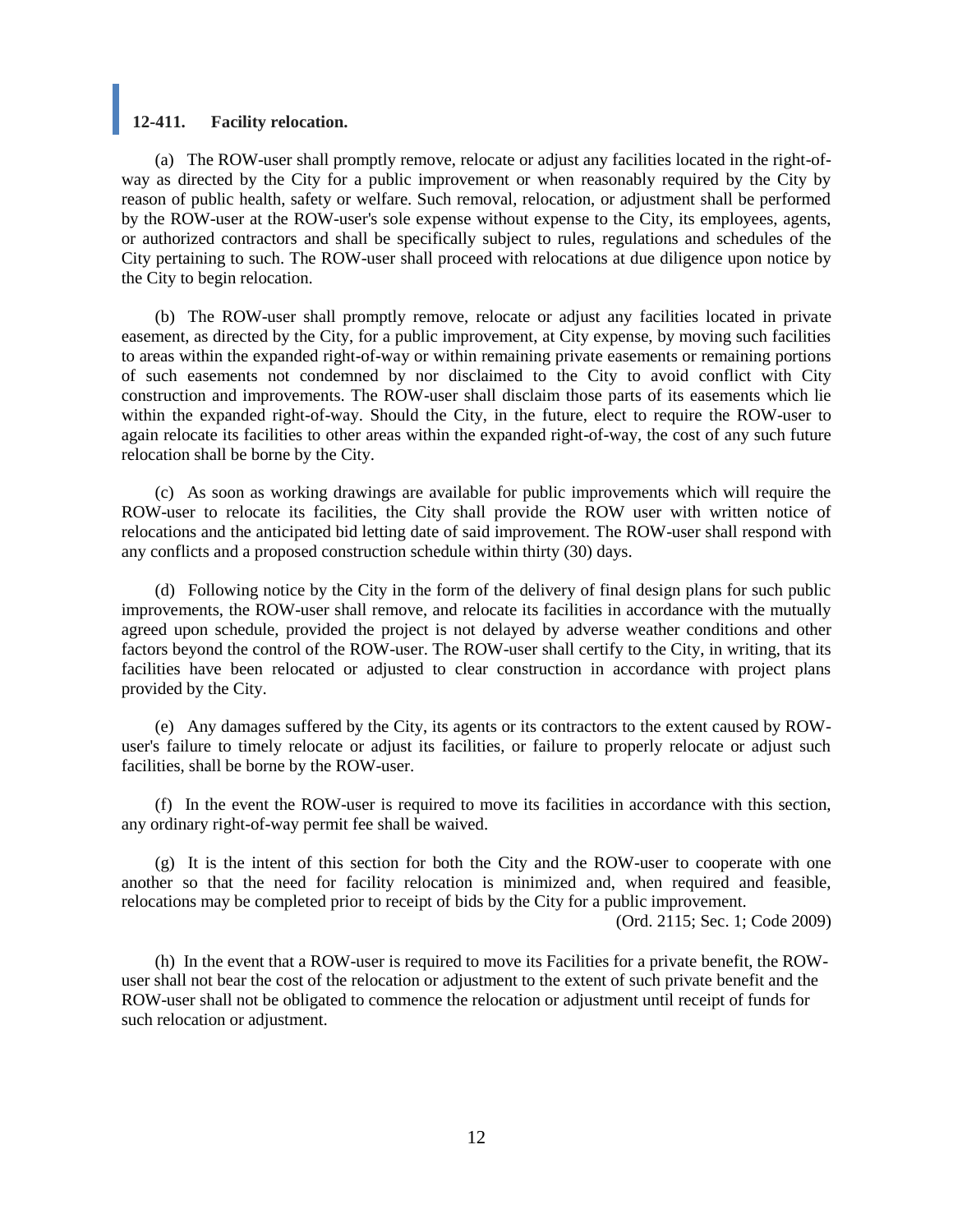## **12-412. Protection of the public.**

(a) It shall be the responsibility of the ROW-user to take adequate measures to protect and defend its facilities in the right-of-way from harm and damage.

(b) The City shall not be liable for any damage to or loss of any of the ROW-user's facilities within the right-of-way as a result of or in connection with any construction, excavation, grading, filling or work of any kind, including public improvements by or on the behalf of the City, except to the extent caused by the negligent, willful, intentional, or malicious acts or omissions of the City.

(c) The ROW-user shall be responsible to the City and its agents, representatives, and authorized contractors for all damages suffered by them including, but not limited to delay damages, repair costs, down time, construction delays, penalties or other expenses of any kind arising out of the failure of the ROW-user to timely perform any of its obligations under this Ordinance to the extent caused by the acts or omissions of the ROW-user.

(d) The City or its authorized contractors shall be responsible for taking reasonable precautionary measures including calling for facility locations when constructing its public improvements.

(e) Any ROW-user who for any purpose makes or causes to be made any excavation in, upon, under, through or adjoining any street, sidewalk, alley or other right-of way, and shall leave any part or portion thereof open, or shall leave any part or portion thereof disrupted with rubbish, building or other material during construction and/or the night time, shall cause the same to be enclosed with good substantial and sufficient barricades or drums equipped with the appropriate type warning lights and orange safety fencing material which is properly secured around the excavation or the disruption.

(f) Whenever a ROW-user shall excavate the full width of any street, sidewalk, alley, driveway approach or other right-of-way, it shall be its duty to maintain an adequate passage for vehicles and pedestrians across or around the excavation until it is refilled as specified.

(g) Any excavation left open overnight on any thoroughfare or collector type street shall be securely covered. The ROW-user assumes the sole responsibility for maintaining proper barricades, plates, safety fencing and/or lights as required from the time of opening of the excavation until the excavation is surfaced and opened for travel.

(h) The Right-of-Way Official, upon the review and approval of a plan and details for trimming trees in the right-of-way, may grant permission by permit to any ROW-user to trim trees upon and overhanging the right-of-way so as to prevent such trees from coming in contact with the facilities of the ROW-user.

(i) In the event the ROW-user severely disturbs or damages the root structure of any tree in the right-of-way to the detriment of the health and safety of the tree, the ROW-user will be required to remove and replace the tree at the ROW-user's cost. The type and size of such replacement tree shall be reasonably determined by the Right-of-Way Official. Further, in review of the ROW-user's plan, the Right-of-Way Official, in his discretion, may require the ROW-user to directionally bore around any tree in the right-of-way.

(j) Upon the appropriate request of any person having satisfied City procedure and ordinances, the ROW-user shall remove, raise, or lower its facilities temporarily to permit the moving of houses or other structures. The expense of such temporary removal, raising or lowering shall be paid by the person requesting the same, and the ROW-user may require such payment in advance. The ROW-user must be given not less than fifteen (15) days written notice from the person detailing the time and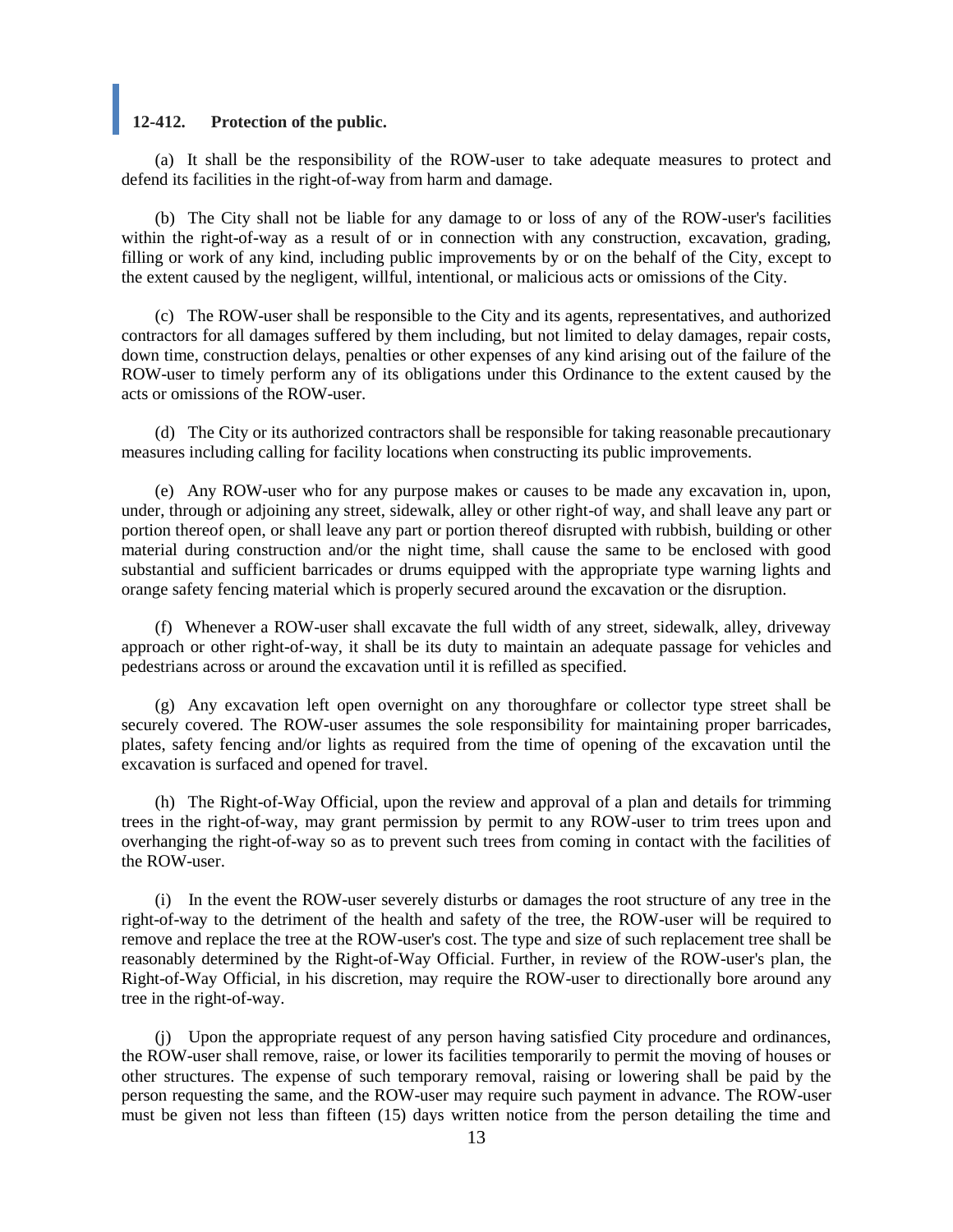location of the moving operations, and not less than twenty-four (24) hours advance notice from the person advising of the actual operation.

(k) The Right-of-Way Official may cause to be removed any encroachment in the right-of-way that creates a hazard to public health, safety, or welfare, and the cost of such removal and restoration of the right-of-way shall be borne by the ROW-user.

(Ord. 2115; Sec. 1; Code 2009)

# **12-413. Right-of-way vacation.**

(a) If the City vacates a right-of-way which contains the facilities of the service provider, and if the vacation does not require the relocation of the service provider's facilities, the City shall reserve, to and for itself and all service providers having facilities in the vacated right-of-way, an easement for the right to install, maintain and operate any facilities in the vacated right-of-way and to enter upon such vacated right-of-way at any time for the purpose of reconstructing, inspecting, maintaining or repairing the same.

- (b) If the vacation requires the relocation of facilities, and
	- (1) If the vacation proceedings are initiated by the service provider, the service provider must pay the relocation costs.
	- (2) If the vacation proceedings are initiated by the City, the service provider must pay the relocation costs unless otherwise agreed to by the City and the service provider.
	- (3) If the vacation proceedings are initiated by a person other than the service provider or the City, such other person must pay the relocation costs.

(Ord. 2115; Sec. 1; Code 2009)

#### **12-414. Abandonment and unusable facilities.**

- (a) A ROW-user owning abandoned facilities in the right-of-way must either:
	- (1) Remove its facilities and replace or restore any damage or disturbance caused by the removal at its own expense. The Right-of-Way Official may allow underground facilities or portions thereof to remain in place if the Right-of-Way Official determines that it is in the best interest of public safety to do so. At such time, the City may take ownership and responsibility of such vacated facilities left in place; or
	- (2) Provide information satisfactory to the City that the ROW-user's obligations for its facilities in the right-of-way have been lawfully assumed by another authorized ROWuser; or
	- (3) Submit to the City a proposal and instruments for transferring ownership of its facilities to the City. If the ROW-user proceeds under this section, the City may, at its option, purchase the equipment, require the ROW-user, at its own expense to remove it, or require the ROW-user to post a bond in an amount sufficient to reimburse the City for reasonable anticipated costs to be incurred to remove the facilities.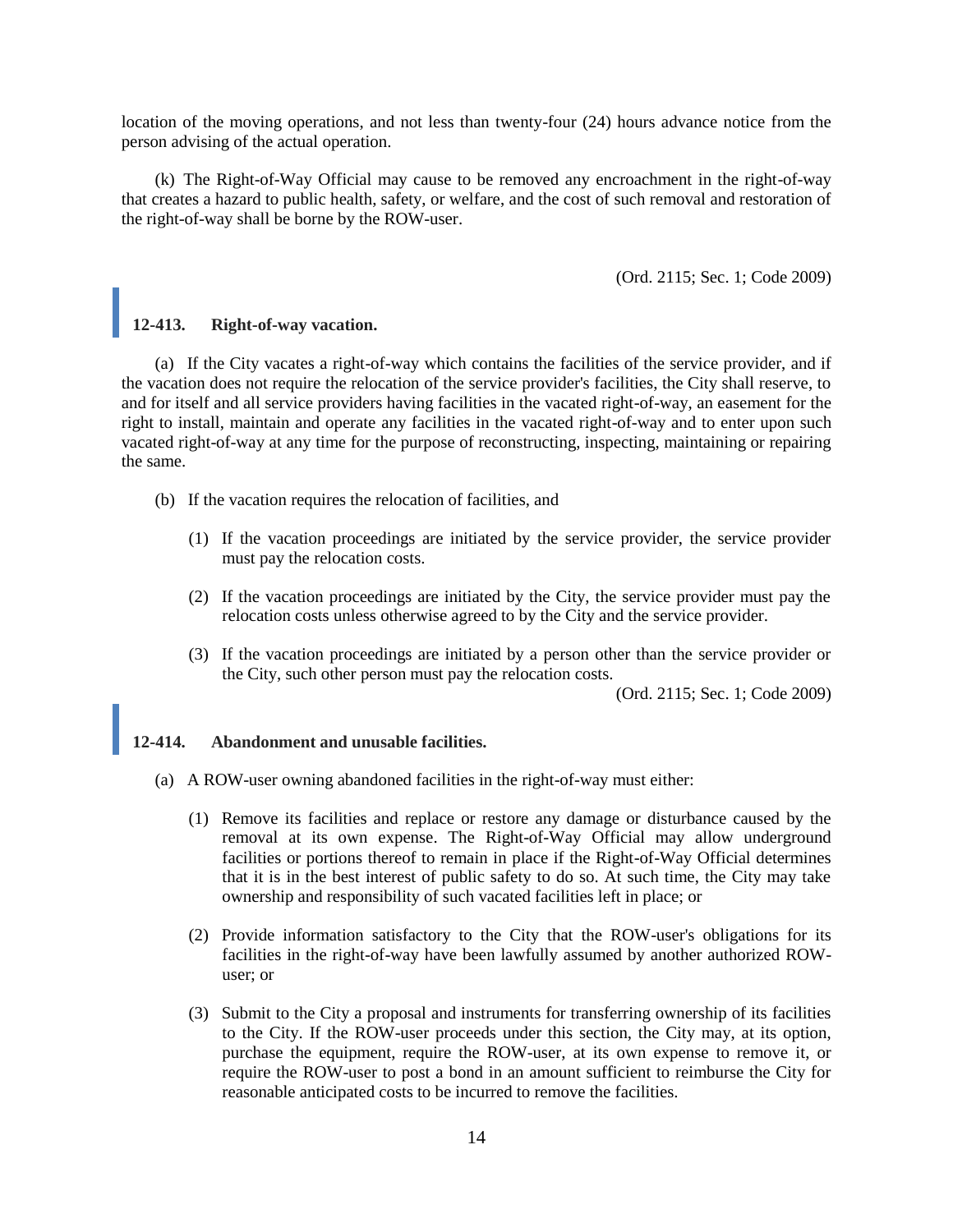(b) Facilities of a ROW-user who fails to comply with this section, and whose facilities remain unused for two (2) years, shall be deemed to be abandoned after the City has made a good faith effort to contact the ROW-user, unless the City receives confirmation that the ROW-user intends to use the facilities. Abandoned facilities are deemed to be a nuisance. The City may exercise any remedies or rights it has at law or in equity, including, but not limited to, (a) abating the nuisance, (b) taking possession and ownership of the facility and restoring it to a useable function, or (c) requiring the removal of the facility by the ROW-user.

(Ord. 2115; Sec. 1; Code 2009)

# **12-415. Permit requirement.**

(a) Except as otherwise provided, no ROW-user may excavate any right-of-way or conduct any repair, construction, or reconstruction of facilities located within the right-of-way without first having obtained the appropriate right-of-way permit.

- (b) There are two exemptions to this provision:
	- (1) Contractors working on the construction or reconstruction of public improvements on behalf of the City.
	- (2) ROW-users performing routine service operations which do not require excavation in the right-of-way and do not disrupt traffic for more than four (4) hours.

(c) No person owning or occupying any land abutting on a public right-of-way shall construct, maintain, or permit in or on the portion of the public right-of-way to which such land is adjacent, any fixed structure, material or object without having obtained the appropriate right-of-way permit.

(d) A right-of-way permit is required for emergency situations. If due to an emergency it is necessary for the ROW-user to immediately perform work in the right-of-way, and it is impractical for the ROW-user to first get the appropriate permit, the work may be performed, and the required permit shall be obtained as soon as possible during the next City working day.

(e) No permittee may excavate the right-of-way beyond the date or dates specified in the rightof-way permit unless the permittee:

- (1) Makes a supplementary application for another right-of-way permit before the expiration of the initial permit, and
- (2) A new right-of-way permit or permit extension is granted.

(f) Right-of-way permits issued shall be conspicuously displayed by the permittee at all times at the indicated work site and shall be available for inspection by the Right-of-Way Official, other City employees and the public.

(g) Prior to the commencement of excavation, the permittee shall identify and locate any buried facilities to be spray painted according to the Uniform Color Code required by the Kansas One Call.

(h) At the discretion of the Right-of-Way Official, the permittee may be required to notify the occupants of all properties within two hundred feet (200') of the excavation prior to the commencement of such excavation. Door hangers shall be sufficient to satisfy such notification requirement.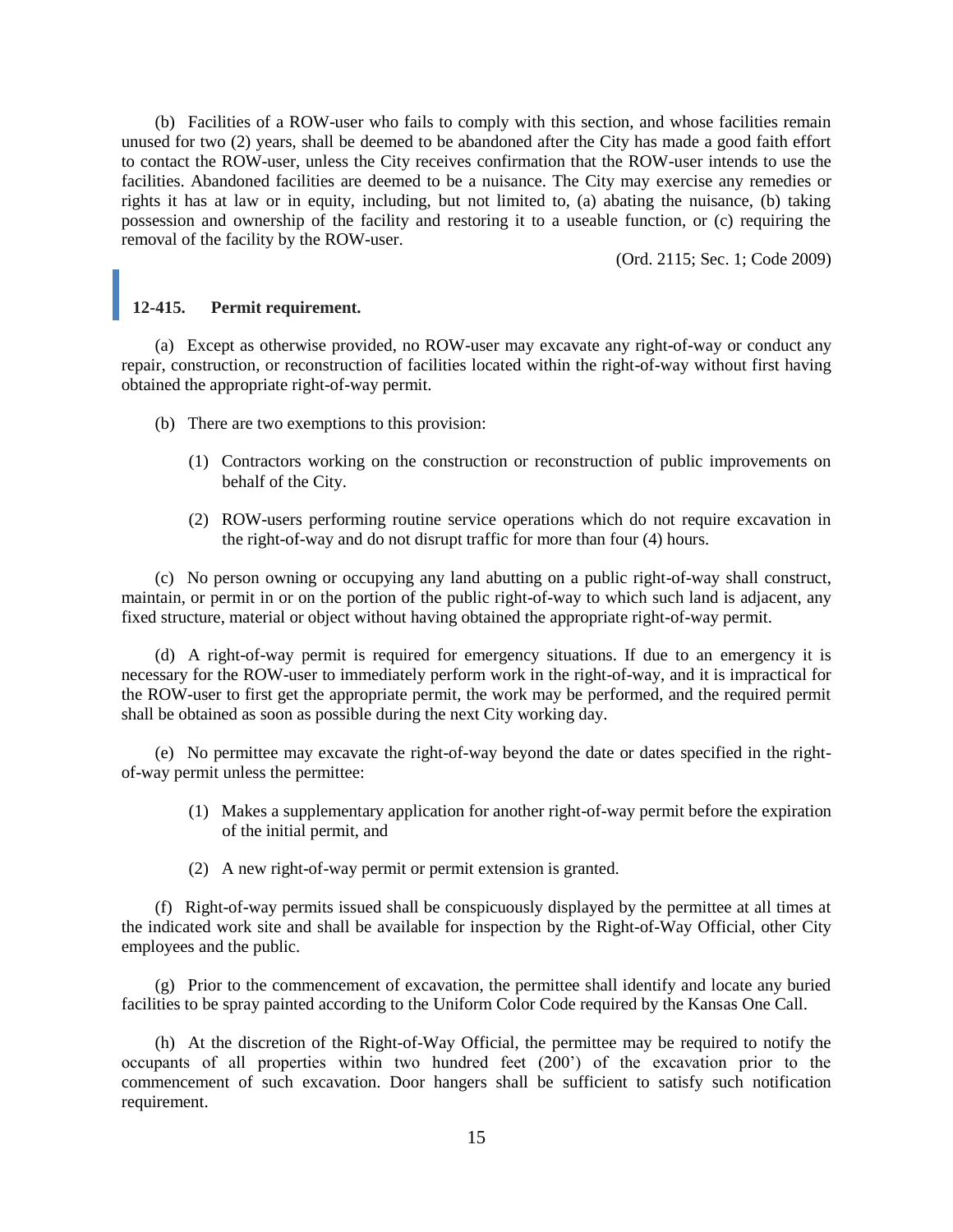(i) At the discretion of the Right-of-Way Official, the permittee may be required to notify the Johnson County Sheriff's Office, the local Fire and Ambulance Department and Johnson County Med-Act of the schedule and location of such excavation prior to the commencement of such excavation.

(j) All excavations by the permittee shall have a metal marker inserted into the excavation of the restored pavement, which shall identify the ROW-user.

(k) Before receiving a right-of-way permit, the applicant must show proof of any necessary permit, license, certification, grant, registration, franchise agreement or any other authorization required by any appropriate governmental entity, including, but not limited to, the City, the FCC or the KCC.

(l) Any ROW-user who is found to be working in the public right-of-way without a permit will be directed to stop work until a permit is acquired and properly posted at the work site. The only exception allowed is for emergency repair work.

(m) Any permittee found to be working without providing for required safety and traffic control will be directed to stop work until the appropriate measures are implemented in accordance with the current edition of the Manual on Uniform Traffic Control Devices.

(Ord. 2115; Sec. 1; Code 2009)

# **12-416. Permit applications.**

(a) Application for a right-of-way permit shall be submitted to the Right-of-Way Official by either the ROW-user or by the person who will do the work and/or excavation in the right-of-way. At the discretion of the Right-of-Way Official, the applicant may be required to attend a pre-application conference.

(b) Right-of-way applications shall contain and be considered complete only upon receipt of the following:

- (1) Compliance with verification of registration;
- (2) Submission of a completed permit application form, including all required attachments and scaled drawings showing the location and area of the proposed project and the location of all existing and proposed facilities at such location;
- (3) A traffic control plan;
- (4) Payment of all money due to the City for permit fees and costs, for prior excavation costs, for any loss, damage or expense suffered by the City because of the applicant's prior excavations of the right-of-way or for any emergency actions taken by the City, unless the payment of such money is in dispute and timely appealed as provided hereafter.

(Ord. 2115; Sec. 1; Code 2009)

(c) All applications shall be processed within the timeframes required by state and federal law.

(d) If an applicant has submitted an application for a permit for the installation, construction, maintenance or repair of multiple Facilities, that applicant may not submit another application for a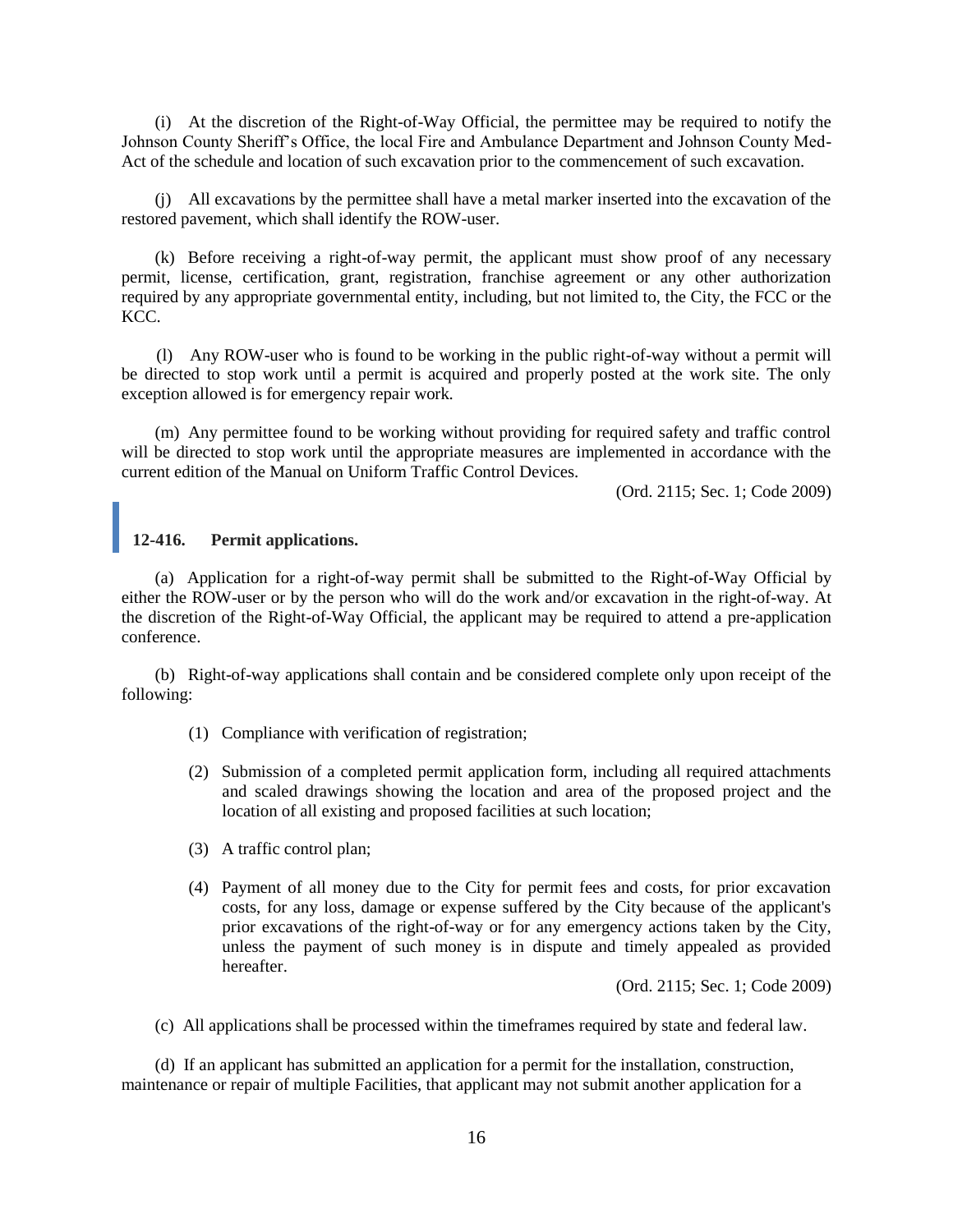permit for the installation, construction, maintenance or repair of multiple Facilities until the first application has been approved or denied. This provision may be waived by the Right-of-Way Official.

## **12-417. Liability insurance, performance and maintenance bond requirement.**

(a) The permittee shall file with the City evidence of commercial general and automobile liability insurance with an insurance company licensed to do business in Kansas. The general liability limit will be not less than one million dollars (\$1,000,000) per occurrence and two million dollars (\$2,000,000) in aggregate. The automobile liability limit will not be less than one million dollars (\$1,000,000) combined single limit. The insurance will protect the City from and against all claims by any person whatsoever for loss or damage from personal injury, bodily injury, death, or property damage to the extent caused or alleged to have been caused by the negligent acts or omissions of the permittee. If the permittee is self-insured, it shall provide the City proof of compliance regarding its ability to selfinsure and proof of its ability to provide coverage in the above amounts.

(b) The permittee shall at all times during the term of the permit, and for two (2) years thereafter, maintain a performance and maintenance bond in a form approved by the City Attorney. The amount of the bond will be \$2,000 or the value of the restoration, whichever is greater, for a term consistent with the term of the permit plus two (2) additional years, conditioned upon the permittee's faithful performance of the provisions, terms and conditions conferred by this Ordinance. Alternatively, if the permittee anticipates requirements for multiple right-of-way permits, the permittee may choose to meet the bond requirements for the above prescribed term as follows:

- (1) 10 permits or less/year: \$15,000 annual bond
- (2) 25 permits or less/year: \$30,000 annual bond
- (3) Unlimited permits/year: \$50,000 annual bond

In the event the City shall exercise its right to revoke the permit as granted herein, then the City shall be entitled to recover under the terms of said bond the full amount of any loss occasioned.

(c) A copy of the Liability Insurance Certificate and Performance and Maintenance Bond must be on file with the City Clerk.

(d) No performance and maintenance bond will be required for permits issued for driveway placement, driveway replacement, residential street approach or landscaping work such as irrigation systems and tree planting, and no liability insurance will be required for such permits if the contractor doing the work has a valid Johnson County Contractor License, and shows proof to the Right-of-Way Official of having the Contractor Insurance required for such License. No performance and maintenance bond will be required of any governmental entity. No performance and maintenance bond or liability insurance will be required of any residential property owner working in the right-of-way adjacent to his/her primary residence but such work must be confined to that area of the right-of-way that is outside of the curb line or edge of the street, and cannot encroach into or onto any paved surface of the right-of-way.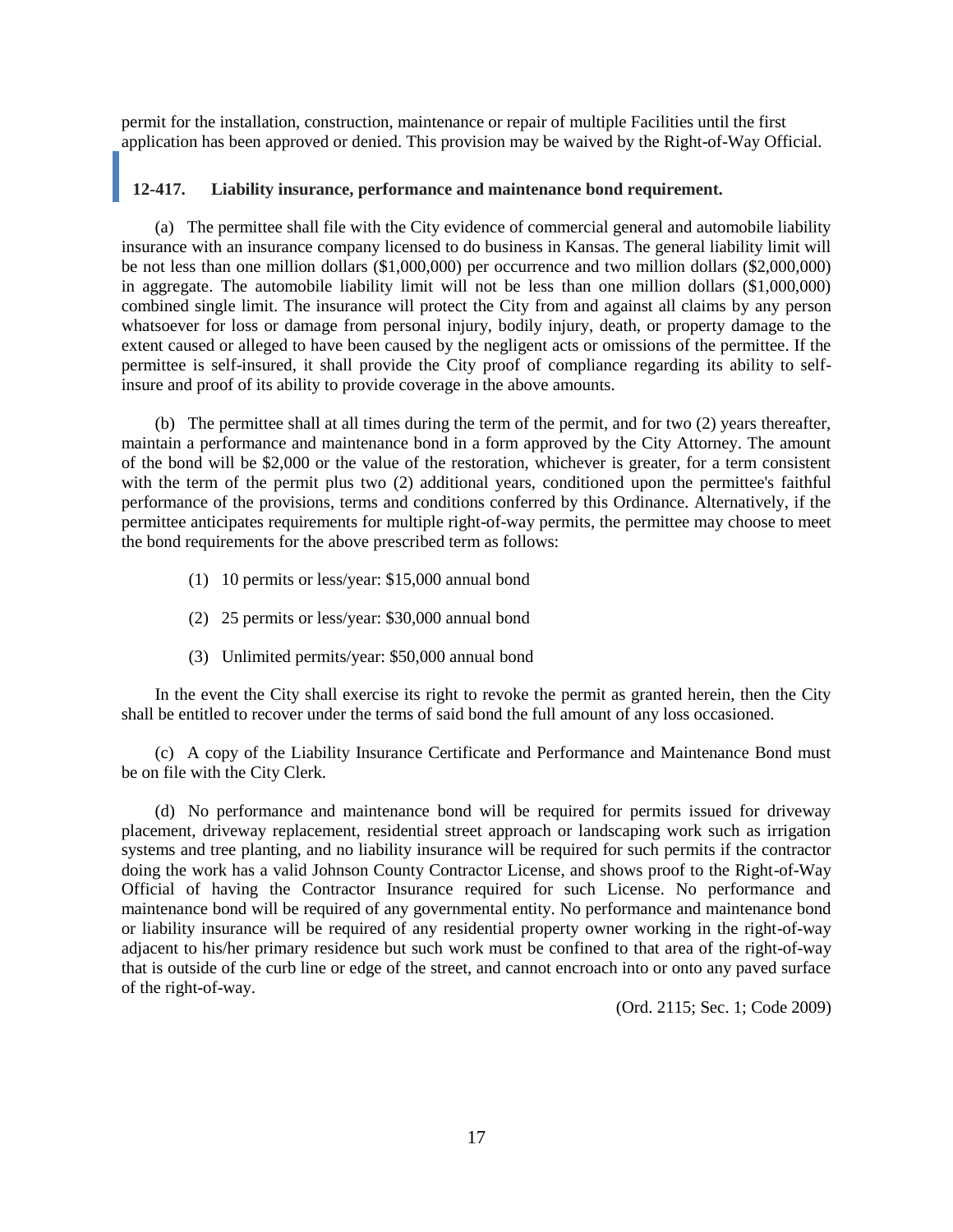## **12-418. Right-of-way permit fees and costs.**

(a) The right-of-way permit fee shall be governed by the City's Fee Resolution as provided for in Ordinance No. 2116. An application shall not be deemed submitted unless the permit fee is paid. The permit fee shall be subject to all state and federal fee limitations.

(b) The right-of-way permit fee may include a permit and inspection fee, and an excavation fee.

(c) Fees paid for a right-of-way permit, which is subsequently revoked by the Right-of-Way Official, are not refundable.

(d) Except as provided for in an emergency situation, when a ROW-user is found to have worked or is working in the right-of-way without having obtained a permit, the fee for the permit will be double the amount had the ROW-user obtained a permit prior to beginning work.

(e) The City may also charge and collect any necessary repair and restoration costs.

(f) The right-of-way permit fee shall be waived where the ROW-user is required to remove, relocate or adjust facilities located in the right-of-way as directed by the City for a public improvement.

(g) The right-of-way permit fee may be waived when reasonably required by the City for reasons of public health, safety and welfare.

(Ord. 2115; Sec. 1; Code 2009)

#### **12-419. Issuance of permit.**

(a) If the Right-of-Way Official determines that the applicant has satisfied the requirements of this Ordinance, the Right-of-Way Official shall issue a right-of-way permit.

(b) The Right-of-Way Official may impose reasonable conditions upon the issuance of a rightof-way permit and the performance of the permittee in order to protect the public health, safety and welfare, to ensure the structural integrity of the right-of-way, to protect the property and safety of other users of the right-of-way, and to minimize the disruption and inconvenience to the traveling public.

(c) When a right-of-way permit is requested for purposes of installing additional facilities and the performance and maintenance bond for additional facilities is reasonably determined to be insufficient, the posting of an additional or larger performance and maintenance bond for the additional facilities may be required.

(d) Issued permits are not transferable.

(e) If work is being done for the ROW-user by another person, a subcontractor or otherwise, the person doing the work and the ROW-user shall be liable and responsible for all damages, obligations, and warranties herein described.

(f) Individual right-of-way permits are limited to a maximum of 1,200 feet of contiguous work length.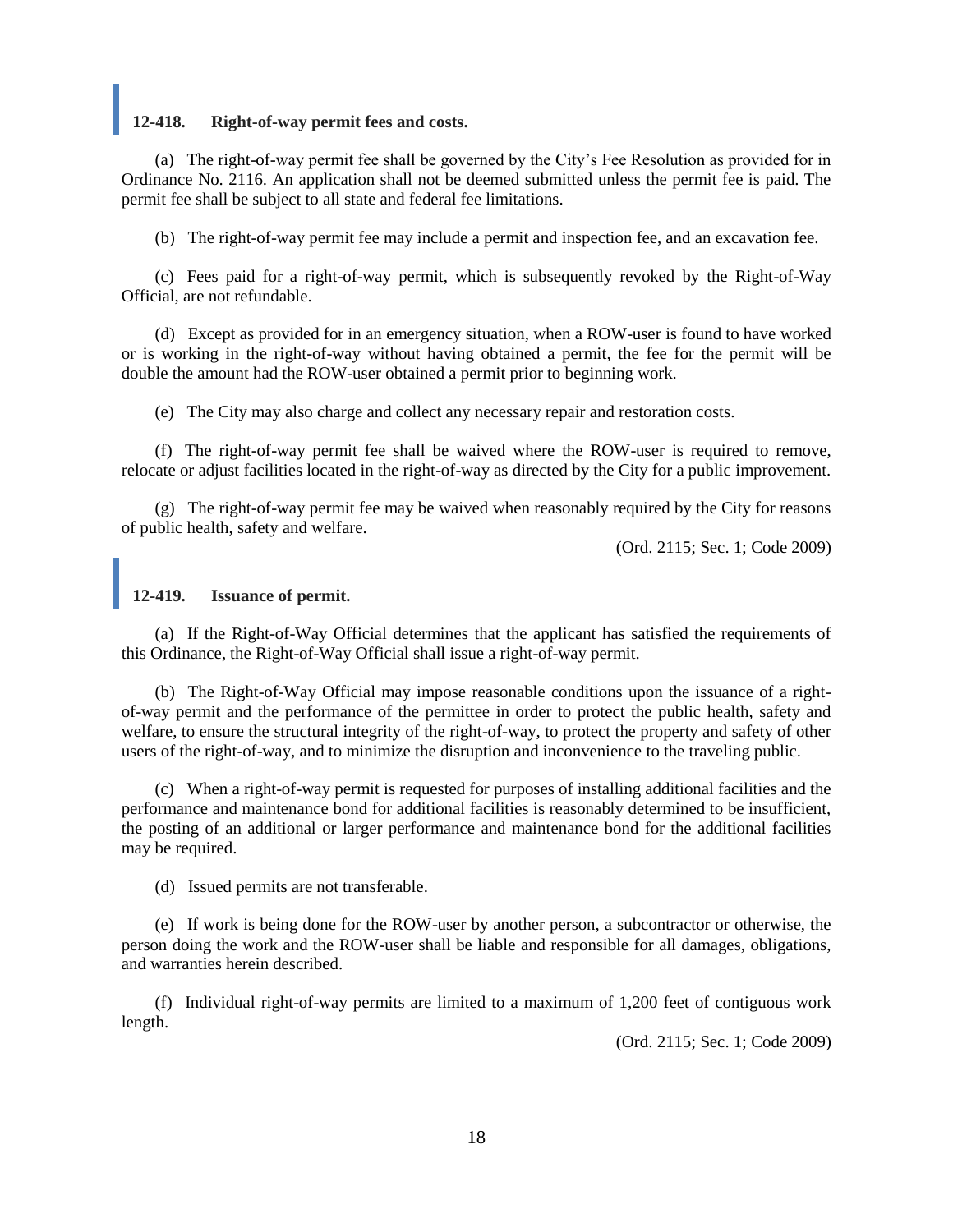#### **12-420. Permitted work.**

(a) The permittee shall not make any cut, excavation or grading of right-of-way other than excavations necessary for emergency repairs without first securing a right-of-way permit.

(b) The permittee shall not at any one time open or encumber more of the right-of-way than shall be reasonably necessary to enable the permittee to complete the project in the most expeditious manner.

(c) The permittee shall, in the performance of any work required for the installation, repair, maintenance, relocation and/or removal of any of its facilities, limit all excavations to those excavations that are necessary for efficient operation.

(d) The permittee shall not permit such an excavation to remain open longer than is necessary to complete the repair or installation.

(e) The permittee shall notify the City no less than three (3) working days in advance of any construction, reconstruction, repair, location or relocation of facilities which would require any street closure or which reduces traffic flow to less than two (2) lanes of moving traffic for more than four (4) hours. Except in the event of an emergency as reasonably determined by the permittee, no such closure shall take place without notice and prior authorization from the City.

(f) Non-emergency work on arterial and collector streets may not be accomplished during the hours of 7:00 AM to 8:30 AM and 4:00 PM to 6:00 PM, in order to minimize disruption of traffic flow.

(g) All work performed in the right-of-way or which in any way impacts vehicular or pedestrian traffic shall be properly signed, barricaded, and otherwise protected at the permittee's expense. Such signage shall be in conformance with the latest edition of the Manual on Uniform Traffic Control Devices, unless otherwise agreed to by the City.

(h) The permittee shall identify and locate any underground facilities in conformance with the Kansas Underground Utility Damage Prevention Act "Kansas One Call" system.

(i) The permittee shall be liable for any damages to underground facilities due to excavation work prior to obtaining location of such facilities, or for any damage to underground facilities that have been properly identified prior to excavation. The permittee shall not make or attempt to make repairs, relocation or replacement of damaged or disturbed underground facilities without the approval of the owner of the facilities.

(j) Whenever there is an excavation by the permittee, the permittee shall be responsible for providing adequate traffic control to the surrounding area as determined by the Right-of-Way Official. The permittee shall perform work in the right-of-way at such times that will allow the least interference with the normal flow of traffic and the peace and quiet of the neighborhood. In the event the excavation is not completed in a reasonable period of time, the permittee may be liable for actual damages to the City for delay caused by the permittee pursuant to this Ordinance.

(k) All facilities and other appurtenances laid, constructed and maintained by the permittee shall be laid, constructed and maintained in accordance with acceptable engineering practice and in full accord with any and all applicable engineering codes adopted or approved by the parties and in accordance with applicable statutes of the State of Kansas, as well as the rules and regulations of the Kansas Corporation Commission or any other local, state or federal agency having jurisdiction over the parties.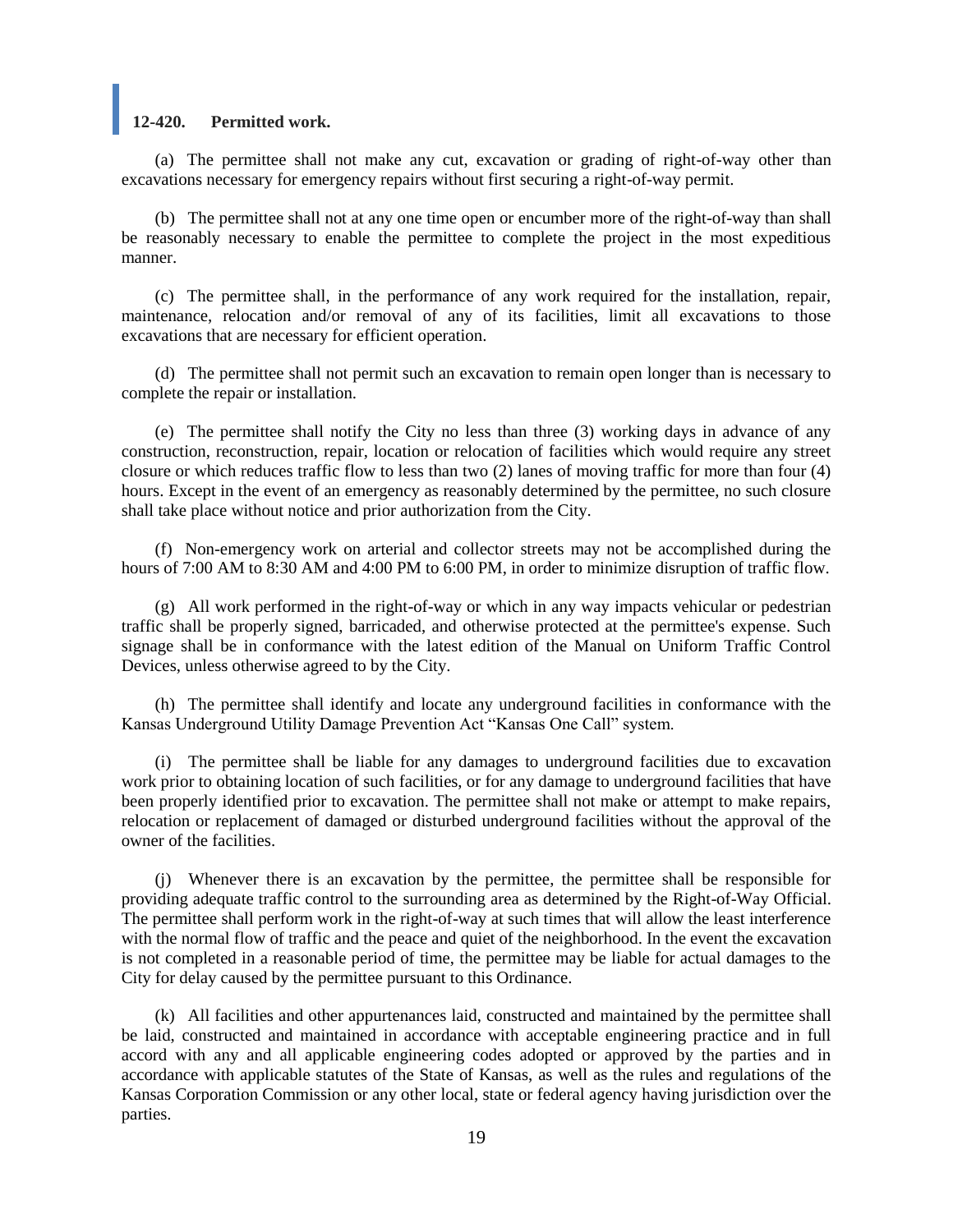(l) Following completion of permitted work for new construction, the permittee shall keep, maintain and provide to the City accurate records and as-built drawings, drawn to scale and certified to the City as accurately depicting the location of all utility facilities constructed pursuant to the permit. When available to the permittee and upon request by the Right-of-Way Official, maps and drawings provided will be submitted in AUTOCAD.DXF or AUTOCAD.DWG automated formats. Such information shall be subject in all respects and shall have the benefit of protection as set forth in the section entitled "Mapping Requirements of Service Provider" contained herein.

(m) The City may use the as-built records of the service provider's facilities in connection with public improvements.

(Ord. 2115; Sec. 1; Code 2009)

## **12-421. Right-of-way repair and restoration.**

(a) The work to be done under the right-of-way permit and the repair and restoration of the rightof-way as required herein must be completed within the dates as specified in the permit. However, in the event of circumstances beyond the control of the permittee or when work was prohibited by unseasonable or unreasonable conditions, the Right-of-Way Official may extend the date for completion of the project upon receipt of a supplementary application for a permit extension.

(b) All earth, materials, sidewalks, paving, crossing, utilities, public improvement or improvements of any kind damaged or removed by the permittee shall be fully repaired or replaced promptly by the permittee at its sole expense and the reasonable satisfaction of the City. The Right-of-Way Official has the authority to inspect the repair or replacement of the damage, and if necessary, to require the permittee to do the additional necessary work. Notice of the unsatisfactory restoration and the deficiencies found will be provided to the permittee and a reasonable time not to exceed fifteen days will be provided to allow for the deficiencies to be corrected.

(c) After any excavation, the permittee shall, at its expense, restore all portions of the right-ofway to the same condition or better condition than it was prior to the excavation thereof. In restoring the right-of-way to the same or better condition, the permittee shall adhere to the City's specifications and requirements for such restoration and repair as determined by the Right-of-Way Official.

(d) In addition to repairing its own street cuts, the permittee must restore any area within five (5) feet of the new street cut that has previously been excavated, including the paving and its aggregate foundations.

(e) If the permittee fails to restore the right-of-way in the manner and to the condition required by the Right-of-Way Official, or fails to satisfactorily and timely complete all restoration, the City may, at its option, serve written notice upon the permittee and its surety that, unless within five (5) days after serving of such notice, a satisfactory arrangement can be made for the proper restoration of the right-of-way, the City shall immediately serve notice of failure to comply upon the surety and the permittee, and the surety shall have the right to take over and complete the work; provided, however, that if the surety does not commence performance thereof within ten (10) days from the date of notice, the City may take over the work and prosecute same to completion, by contract or otherwise at the expense of the permittee, and the permittee and its surety shall be liable to the City for any and all excess cost assumed by the City by reason of such prosecution and completion.

(f) The permittee responsible for the excavation who leaves any debris in the right-of-way shall be responsible for providing safety protection in accordance with the latest edition of the Manual on Uniform Traffic Control Devices and any applicable federal or state requirement.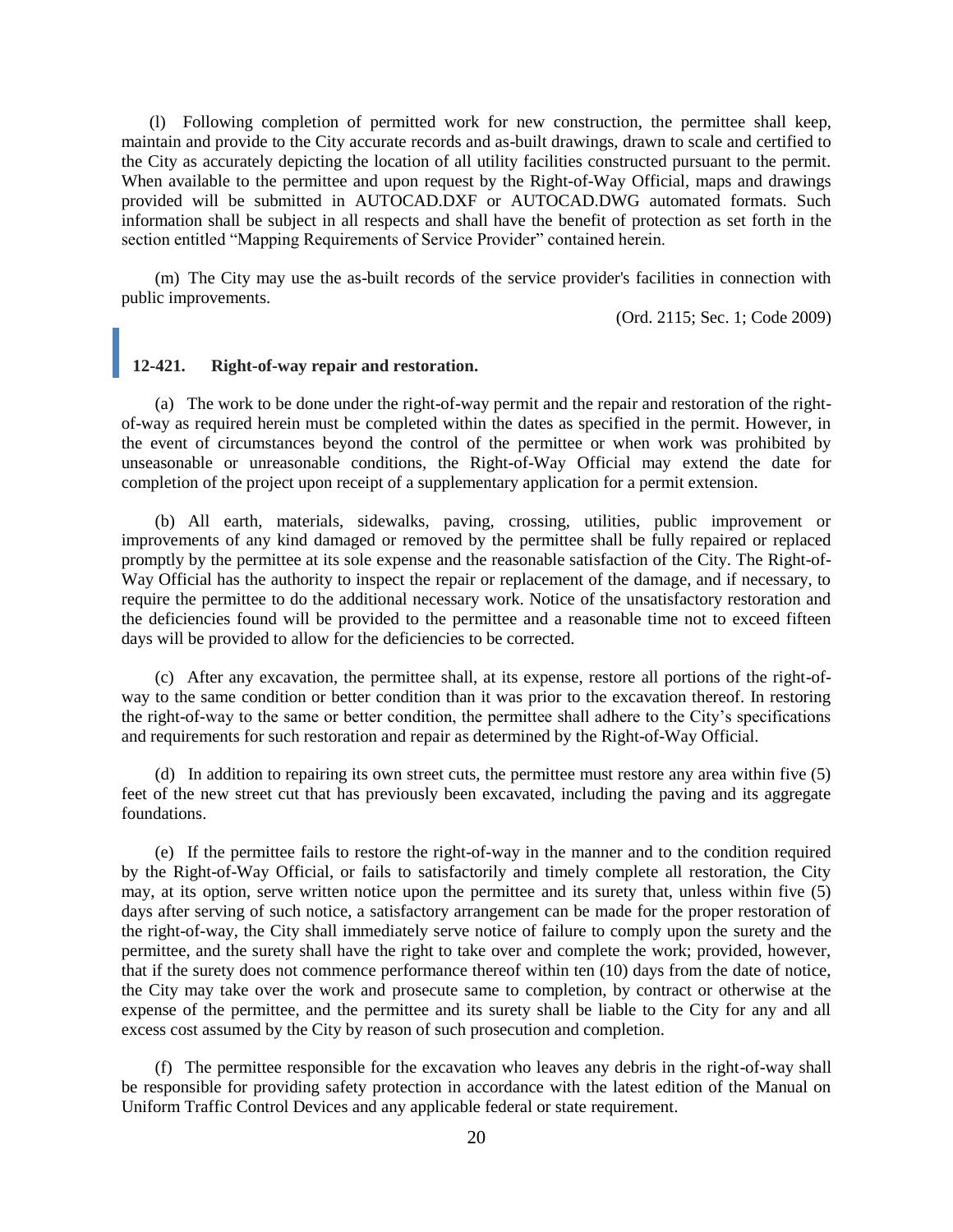(g) If an excavation cannot be back-filled immediately and left unattended, the permittee shall securely and adequately cover the unfilled excavation. The permittee has sole responsibility for maintaining proper barricades, safety fencing and/or lights as required, from the time of the opening of the excavation until the excavation is surfaced and opened for travel.

(h) In restoring the right-of-way, the permittee guarantees its work and shall maintain it for twenty-four (24) months following its completion. During the twenty-four (24) months, the permittee shall, upon notification from the Right-of-Way Official, correct all restoration work to the extent necessary, using any method as required by the Right-of-Way Official. Said work shall be completed within a reasonable time, not to exceed thirty (30) calendar days, of the receipt of notice from the Right-of-Way Official (not including days during which work cannot be done because of circumstances constituting force majeure or days when work is prohibited as unseasonable or unreasonable). In the event the permittee is required to perform new restoration pursuant to the foregoing guarantee, the Right-of-Way Official shall have the authority to extend the guarantee period for such new restoration for up to an additional twenty-four (24) months from the date of the new restoration.

(i) The twenty-four (24) month guarantee period shall be applicable to failure of the pavement surface as well as failure below the pavement surface.

(j) Payment of an excavation fee shall not relieve the permittee of the obligation to complete the necessary right-of-way restoration.

(Ord. 2115; Sec. 1; Code 2009)

## **12-422. Joint applications.**

(a) Applicants may apply jointly for permits to excavate the right-of-way at the same time and place.

(b) Applicants who apply jointly for a right-of-way permit may share in the payment of the permit fee. Applicants must agree among themselves as to the portion each shall pay.

(Ord. 2115; Sec. 1; Code 2009)

#### **12-423. Supplementary applications.**

(a) A right-of-way permit shall only be valid for the area of the right-of-way specified within the permit. No permittee may cause any work to be done outside the area specified in the permit, except as provided herein. Any permittee who determines that an area greater than that which is specified in the permit must be excavated must do the following prior to the commencement of work in that greater area: (a) make application for a permit extension and pay any additional fees required thereby; and (b) receive a new right-of-way permit or permit extension.

(b) A right-of-way permit shall be valid only for the dates specified in the permit. No permittee may commence work before the permit start date or, except as provided herein, may continue working after the end date. If a permittee does not complete the work by the permit end date, the permittee must apply for and receive a new right-of-way permit or a permit extension for additional time. This supplementary application must be submitted to the City prior to the permit end date.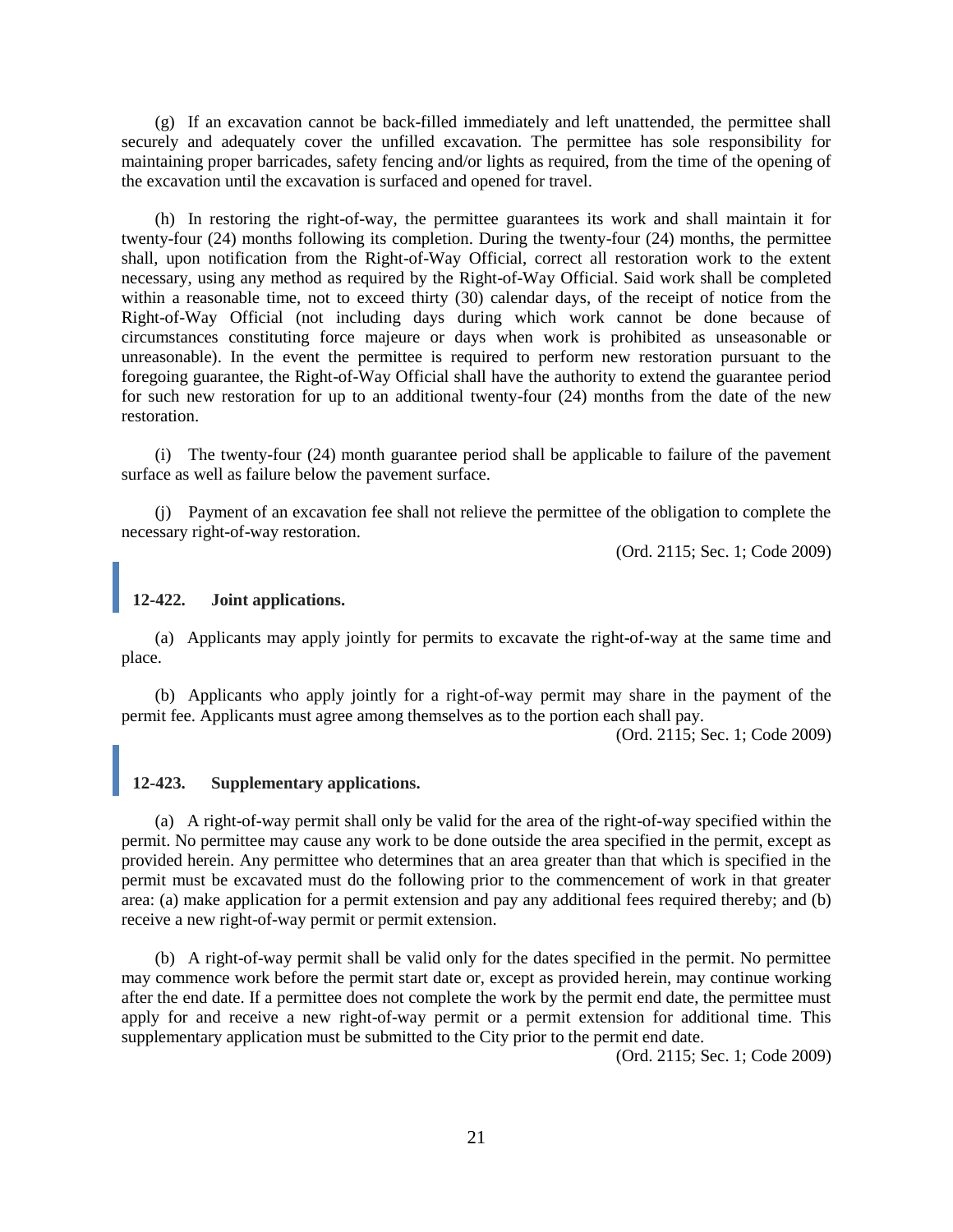## **12-424. Other obligations.**

(a) Obtaining a right-of-way permit under this Ordinance shall not relieve the permittee of its duty to obtain any necessary permit, license, certification, grant, registration, franchise agreement or any other authorization required by any appropriate governmental entity, including, but not limited to, the City, the FCC or the KCC, and to pay any fees required by any other City, County, State, or Federal rules, laws, or regulations. A permittee shall perform all work in full accord with any and all applicable engineering codes adopted or approved by the parties and in accordance with applicable statutes of the State of Kansas, and the rules and regulations of the KCC or any other local, state or federal agency having jurisdiction over the parties. A permittee shall perform all work in conformance with all applicable codes and established rules and regulations and shall be responsible for all work done in the right-of-way pursuant to its permit, regardless by whom the work is done by.

(b) Except in cases of an emergency or with approval of the Right-of-Way Official, no right-ofway work may be done when conditions are unreasonable for such work.

(c) A permittee shall not disrupt a right-of-way such that the natural free and clear passage of water through the gutters or other waterways is interfered with. Private vehicles may not be parked within or next to the permit area.

(Ord. 2115; Sec. 1; Code 2009)

# **12-425. Denial of permit.**

(a) The Right-of-Way Official may deny a permit or prohibit the use or occupancy of a specific portion of the right-of-way to protect the public health, safety or welfare, to prevent interference with the safety and convenience of ordinary travel over the right-of-way, or when necessary to protect the right-of-way and its users. The Right-of-Way Official, at his discretion, may consider all relevant factors including but not limited to:

- (1) The extent to which the right-of-way space where the permit is sought is available;
- (2) The competing demands for the particular space in the right-of-way;
- (3) The availability of other portions of the right-of-way or in other right-of-way for the facilities of the applicant;
- (4) The applicability of any ordinance or other regulations that affect location of or other standards for facilities in the right-of-way;
- (5) The degree of compliance of the applicant with the terms and conditions of its franchise, this Ordinance, and other applicable ordinances and regulations;
- (6) The degree of disruption to surrounding communities and businesses that will result from the use of that part of the right-of-way;
- (7) The balancing of costs of disruption to the public and damage to the right-of-way, against the benefits to that part of the public served by the construction in the right-ofway;
- (8) Whether the applicant maintains a current registration with the City;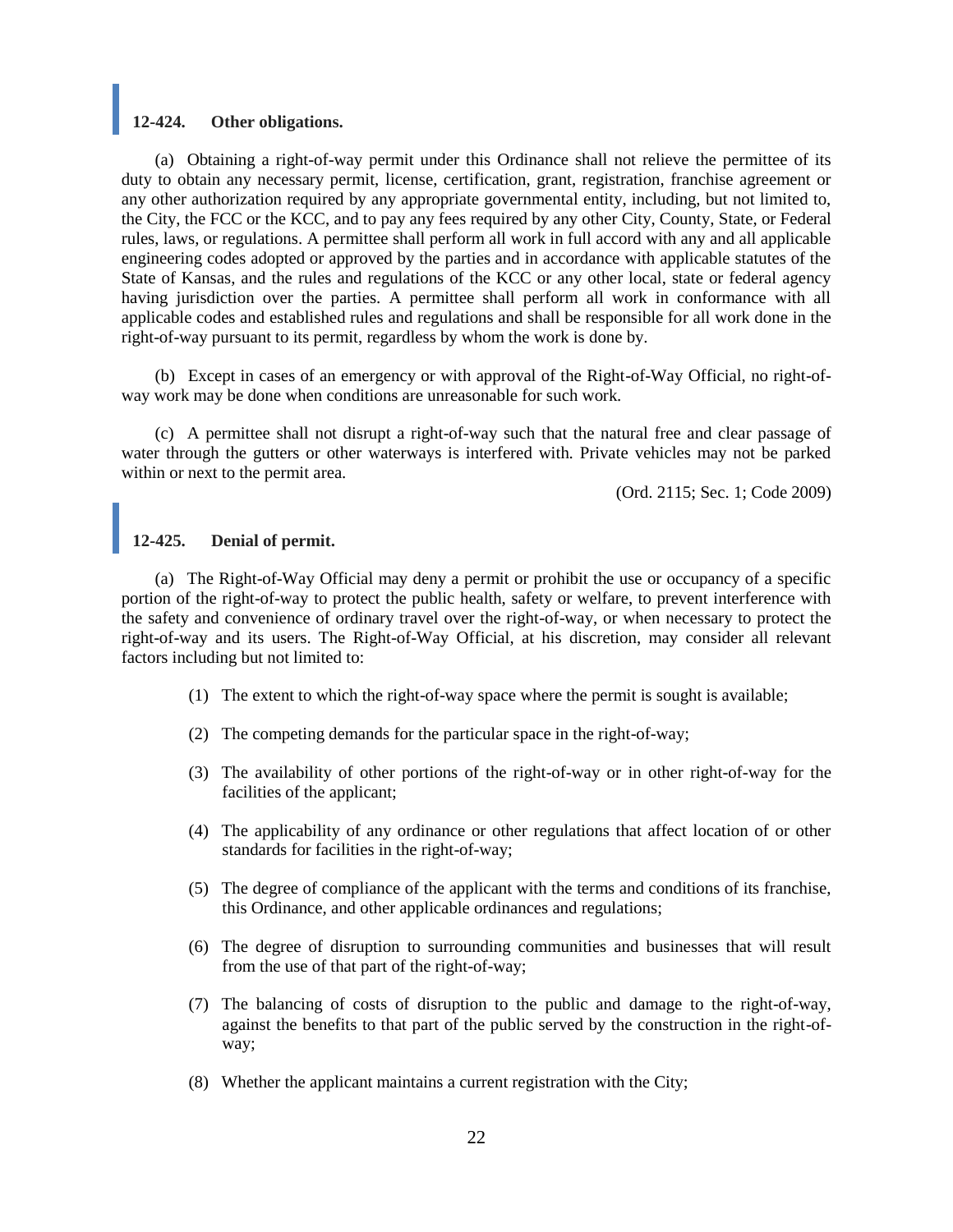- (9) Whether the issuance of a right-of-way permit for the particular dates and/or time requested would cause a conflict or interferes with an exhibition, celebration, festival, or any other event. In exercising this discretion, the Right-of-Way Official shall be guided by the safety and convenience of anticipated travel of the public over the right-of-way.
- (10) Whether the application complies with applicable federal, state and local law and regulations, including those promulgated by KCAPWA and national trade associations commonly associated with the service provided by the ROW-user.
- (11) The adverse impact of the facilities or the facilities' proposed location on any reasonable public interest necessitated by public health, safety, or welfare.

(b) Notwithstanding the above provisions, the Right-of-Way Official may in his discretion issue a right-of-way permit in any case where the permit is necessary to:

- (1) Prevent substantial economic hardship to a user of the applicant's service;
- (2) Allow such user to materially improve the service provided by the applicant. (Ord. 2115; Sec. 1; Code 2009)

(c) Any denial of a wireless communications antenna, tower or related facilities shall, in accordance with federal and state law, be made in writing and supported by substantial evidence contained in a written record issued contemporaneously with said decision.

#### **12-426. Revocation of permit.**

(a) Permittees hold right-of-way permits issued pursuant to this Ordinance as a privilege and not as a right. The City reserves its right, as provided herein, to revoke any right-of-way permit, without refund of the permit fee, in the event of a substantial breach of the terms and conditions of any law or the right-of-way permit. A substantial breach shall include, but not be limited to the following:

- (1) The violation of any material provision of the right-of-way permit;
- (2) An evasion or attempt to evade any material provision of the right-of-way permit, or the perpetration or attempt to perpetrate any fraud or deceit upon the City or its citizens;
- (3) Any material misrepresentation of any fact in the permit application;
- (4) The failure to maintain the required bond or insurance;
- (5) The failure to complete the work in a timely manner;
- (6) The failure to correct a condition indicated on an order issued pursuant to this Ordinance;
- (7) Repeated traffic control violations; or
- (8) Failure to repair facilities damaged in the right-of-way.

(b) If the Right-of-Way Official determines that the permittee has committed a substantial breach of any law or condition placed on the right-of-way permit, the Right-of-Way Official shall make a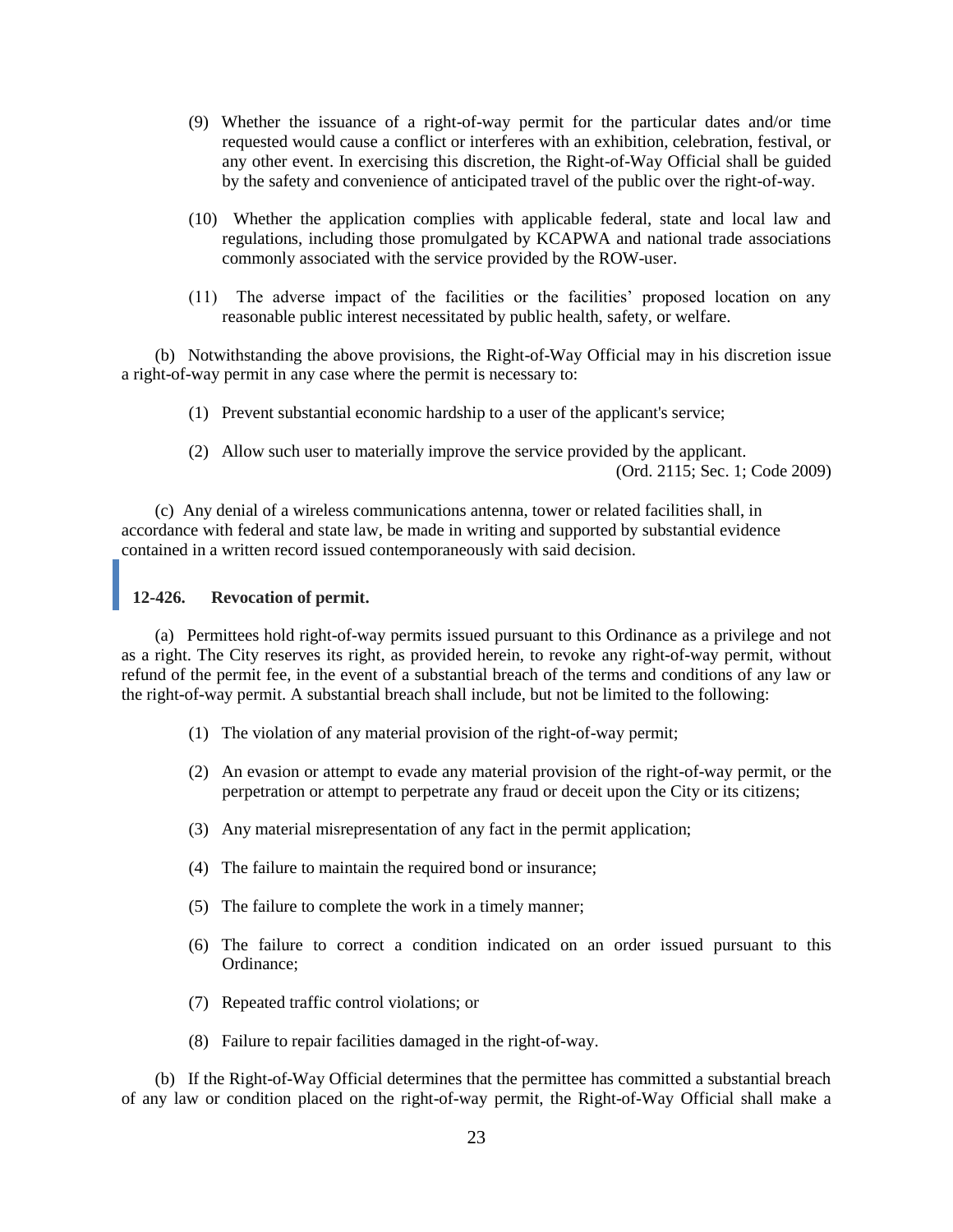written demand upon the permittee to remedy such violation. The demand shall state that the continued violation may be cause for revocation of the permit, or legal action if applicable. Further, a substantial breach, as stated above, will allow the Right-of-Way Official, at his discretion, to place additional or revised conditions on the right-of-way permit, specifically related to the manner in which the breach is cured by the permittee. Within five (5) calendar days of receiving notification of the breach, permittee shall contact the Right-of-Way Official with a plan, acceptable to the Public Works Director, for correction of the breach. Permittee's failure to contact the Right-of-Way Official, permittee's failure to submit an acceptable plan, or permittee's failure to reasonably implement the approved plan shall be cause for immediate revocation of the right-of-way permit.

(c) If a right-of-way permit is revoked, the permittee shall also reimburse the City for the City's reasonable costs, including administrative costs, restoration costs and the costs of collection and reasonable attorney's fees incurred in connection with such revocation.

(Ord. 2115; Sec. 1; Code 2009)

## **12-427. Work requirements and inspections.**

(a) Any excavation, back filling, repair and restoration, and all other work performed in the rightof-way shall be done in conformance with direction and procedures provided by the Right-of-Way Official.

(b) The permittee shall use flowable fill as backfill on any street cut. This requirement may be waived or changed when appropriate in the discretion of the Right-of-Way Official. In such event, the Right-of-Way Official may require the permittee to employ a testing laboratory as approved by the Right-of-Way Official, which shall certify the proper back-filling on any street cut. The permittee shall pay all costs associated with such testing.

(c) The permittee shall notify the office of the Right-of-Way Official upon completion of the authorized work permit.

(d) The permittee will notify the Right-of-Way Official to schedule an inspection at the start of back filling. Upon completion of all right-of-way restoration activities, the permittee will schedule a closeout inspection.

(e) When any corrective actions required have been completed and inspected to the Right-of-Way Official's satisfaction, the two (2) year maintenance period will begin.

(f) In addition to the required scheduled inspections, the Right-of-Way Official may choose to inspect the ongoing permitted work in the right-of-way at any time to ensure that all requirements of the approved permit are being met by the permittee.

(g) At the time of any inspection, the Right-of-Way Official may order the immediate cessation of any work, which poses a serious threat to the life, health, safety, or well-being of the public. The Right-of-Way Official may issue a stop work order and/or a citation to the permittee for any work, which does not conform to the applicable standards, conditions, code or terms of the permit. The stop work order or the citation shall state that failure to correct the violation will be cause for revocation of the permit.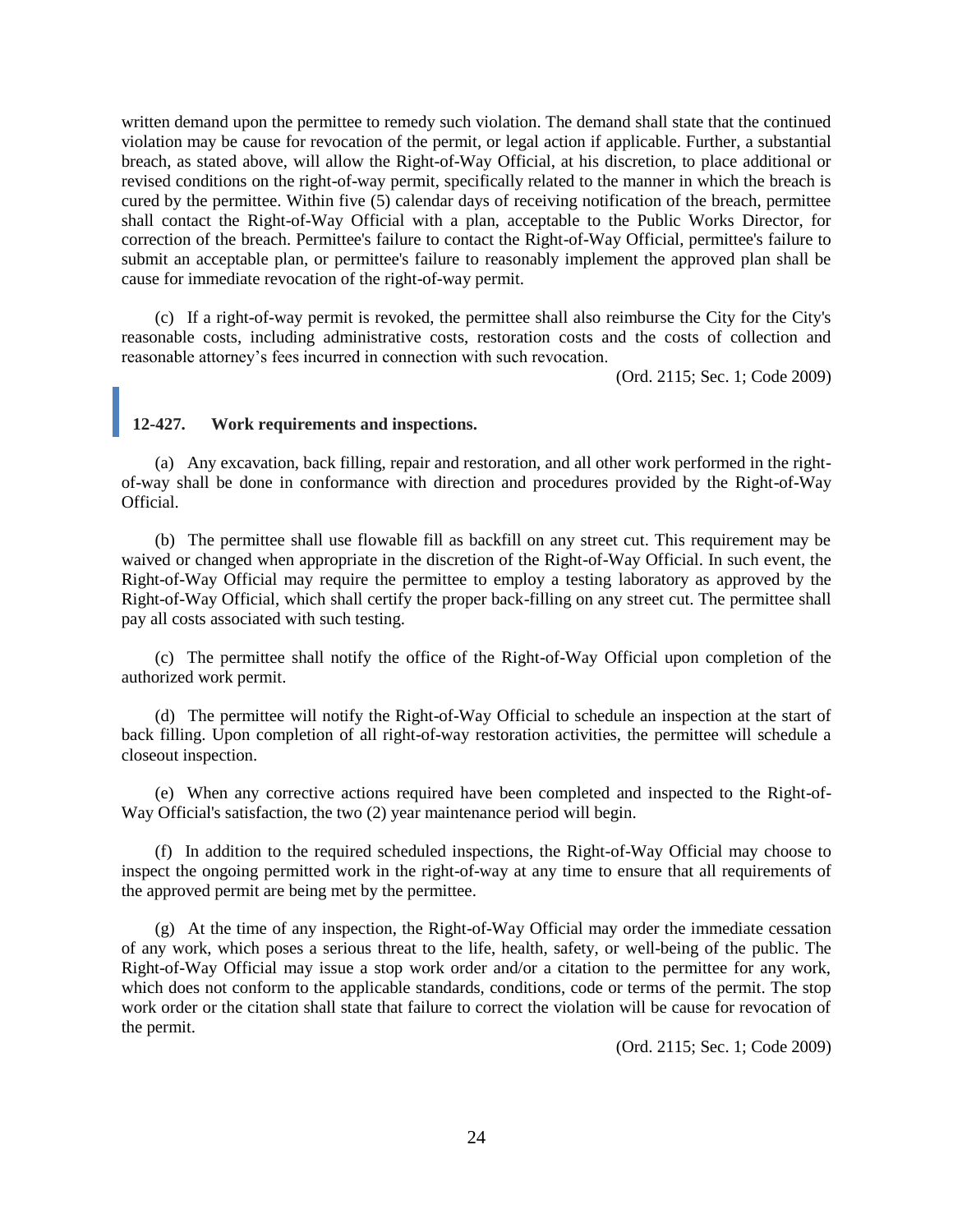#### **12-428. Appeals process.**

(a) Whenever a person shall deem themselves aggrieved by any decision or action taken by the Right-of-Way Official, the person may file an appeal to the Governing Body within ten (10) calendar days of the date of notice of such decision or action. Provided, this section shall not apply to any Person who is availing themselves of the appeal provisions set forth in K.S.A. 66-2019(h)(6).

(b) The persons shall be afforded a hearing on the matter before the Governing Body within thirty (30) days of filing the appeal.

(c) In cases of applicability or interpretation of the rules, the Governing Body may revoke such decision or action taken by the Right-of-Way Official.

(d) In cases where compliance with such decision or action taken by the Right-of-Way Official would cause undue hardship, the Governing Body may extend the time limit of such decision or action, or may grant exceptions to, or waive requirements of, or grant a variance from the specific provisions of rules. The Governing Body shall give due consideration to the purposes of the rules in preserving public safety and convenience, integrity of public infrastructure, and the operational safety and function of the public right-of-way.

(e) Pending a decision of the Governing Body, the order of the Right-of-Way Official shall be stayed, unless the Right-of-Way Official determines that such action will pose a threat to public safety or the integrity of the public infrastructure.

(f) If a person still deems themselves aggrieved after the appeal to the Governing Body, such person shall have thirty (30) days after the effective date of the Governing Body's final decision to institute an action in the District Court of Johnson County, Kansas.

(Ord. 2115; Sec. 1; Code 2009)

#### **12-429. Indemnification.**

A ROW-user shall indemnify and hold the City and its officers and employees harmless against any and all claims, lawsuits, judgments, costs, liens, losses, expenses, fees (including reasonable attorney fees and costs of defense), proceedings, actions demands, causes of action, liability and suits of any kind and nature, including personal or bodily injury (including death), property damage or other harm for which recovery of damages is sought, to the extent that it is found by a court of competent jurisdiction to be caused by the negligence of the ROW-user, any agent, officer, director, or their respective officers, agents, employees, directors or representatives, while installing repairing or maintaining facilities in a public right-of-way. Nothing herein shall be deemed to prevent the City, or any agent from participating in the defense of any litigation by their own counsel at their own expense. Such participation shall not under any circumstances relieve the ROW-user from its duty to defend against liability or its duty to pay and judgment entered against the City, or its agents.

If a ROW-user and the City are found jointly liable by a court of competent jurisdiction, liability shall be apportioned comparatively in accordance with the laws of this state without, however, waiving any governmental immunity available to the City under state of federal law. This section is solely for the benefit of the City and ROW-user and does not create or grant any rights, contractual or otherwise, to any other person or entity.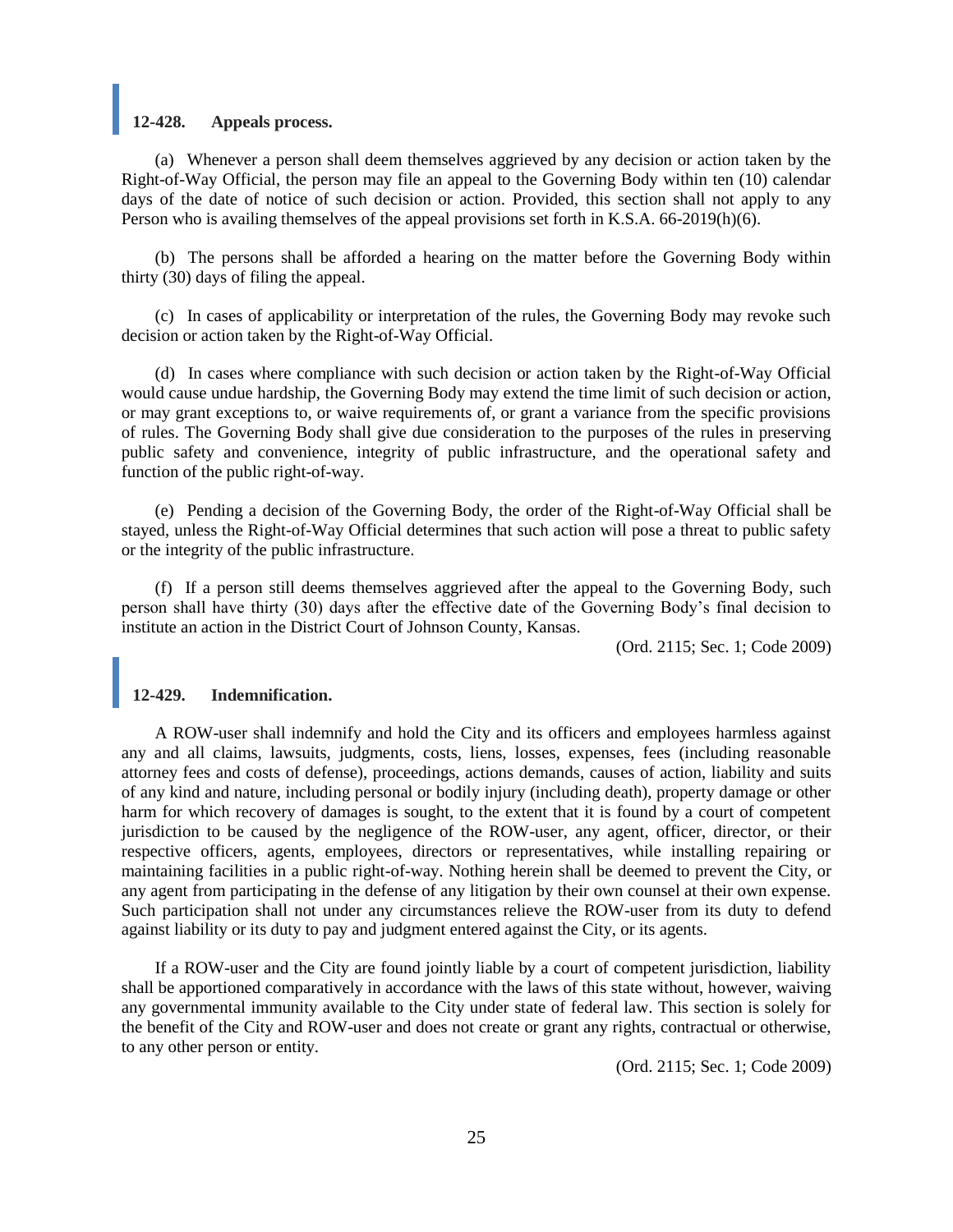#### **12-430. Force majeure.**

Each and every provision hereof shall be subject to acts of God, fires, strikes, riots, floods, war and other circumstances beyond the ROW-user's or the City's control that have a direct or substantial impact upon the matters regulated by said provisions.

(Ord. 2115; Sec. 1; Code 2009)

#### **12-431. Federal, state and city jurisdiction.**

This Article shall be construed in a manner consistent with all applicable federal, state, and local laws. Notwithstanding any other provisions of this Article to the contrary, the construction, operation and maintenance of the ROW-user's facilities shall be in accordance with all laws and regulations of the United States, the state and any political subdivision thereof, or any administrative agency thereof, having jurisdiction. In addition, the ROW-user shall meet or exceed the most stringent technical standards set by regulatory bodies, including the City, now or hereafter having jurisdiction. The ROW user's rights are subject to the police powers of the City to adopt and enforce ordinances necessary to the health, safety, and welfare of the public. The ROW-user shall comply with all applicable laws and ordinances enacted pursuant to that power. Finally, failure of the ROW-user to comply with any applicable law or regulation may result in a forfeiture of any permit, registration or authorization granted in accordance with this Ordinance.

(Ord. 2115; Sec. 1; Code 2009)

## **12-432. Severability.**

If any section, subsection, sentence, clause, phrase, or portion of this Article is for any reason held invalid or unconstitutional by any court or administrative agency of competent jurisdiction, such portion shall be deemed a separate, distinct, and independent provision and such holding shall not affect the validity of the remaining portions hereof.

(Ord. 2115; Sec. 1; Code 2009)

# **12-433. City's failure to enforce.**

The City's failure to enforce or remedy any noncompliance of the terms and conditions of this Article or of any permit granted hereunder shall not constitute a waiver of the City's rights nor a waiver of any person's obligation as herein provided.

(Ord. 2115; Sec. 1; Code 2009)

#### **12-434. Penalties.**

(a) Any person or entity violating any provision of this Article is guilty of a public offense, and upon conviction thereof shall be fined in a sum of not less than two hundred dollars (\$200.00) nor more than five hundred dollars (\$500.00). Every day that this Article is violated shall constitute a separate offense.

(b) The violation of any provision of this Article is hereby deemed to be grounds for revocation of the permit and registration to operate within the City.

(c) The City shall have the authority to maintain civil suits or actions in any court of competent jurisdiction for the purpose of enforcing the provisions of this Article. In addition to any other